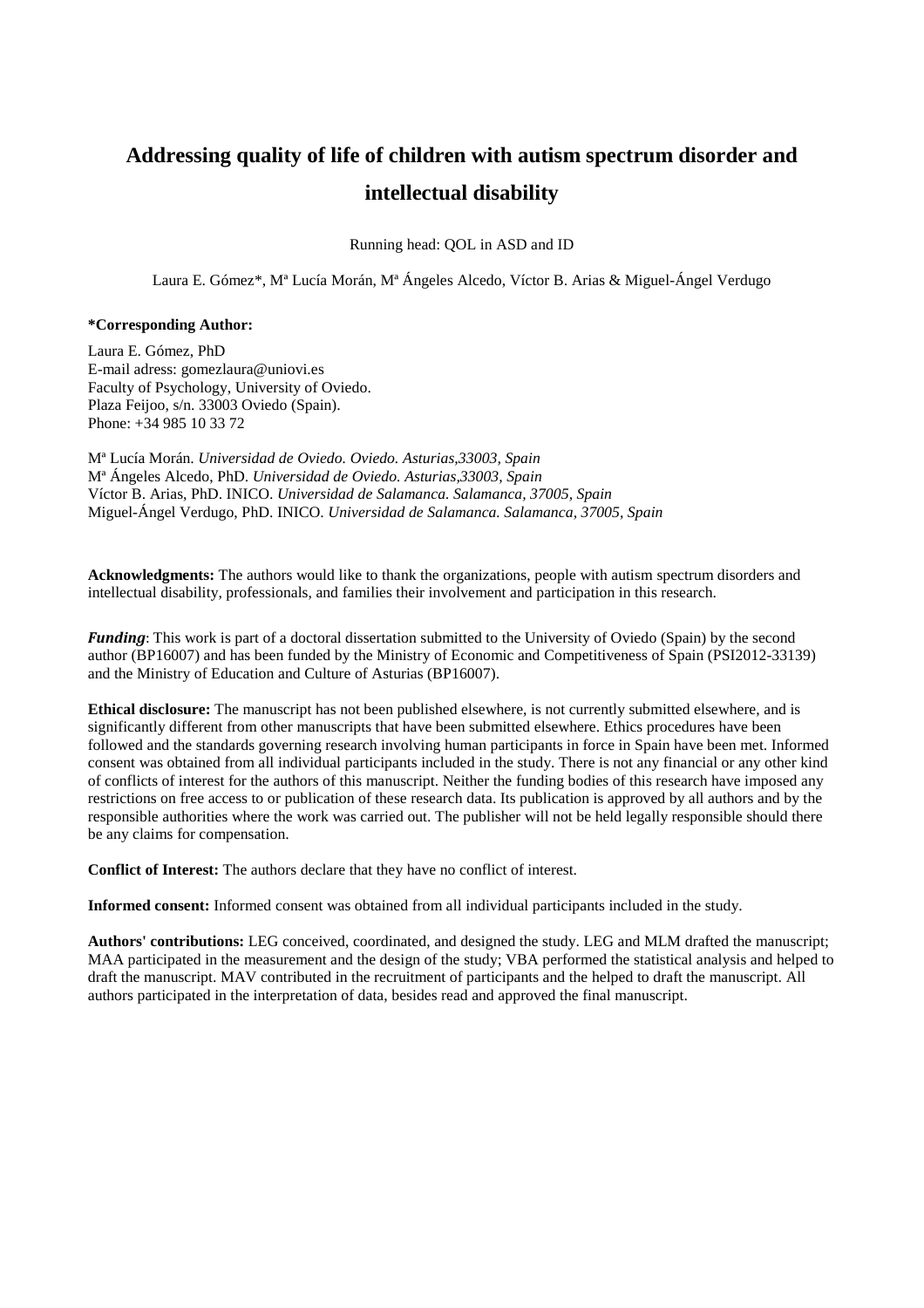# **ABSTRACT**

Despite the advances on the assessment of quality of life, this concept is barely studied and is riddled with important limitations for those with autism spectrum disorder (ASD). This paper is aimed at validating a questionnaire to assess quality of life of children with ASD and intellectual disability. Based on the KidsLife Scale, geared toward people with intellectual disability, the most reliable items for those with ASD were selected. Study participants were 420 persons, from 4 to 21 years old. Results indicated that the KidsLife-ASD Scale measured eight intercorrelated domains had good reliability and exhibited adequate evidences of validity. KidsLife-ASD emerges as a helpful tool to guide person-centered planning addressed at improving quality of life.

**KEYWORDS:** autism spectrum disorder; intellectual disability; quality of life; social inclusion; rights; selfdetermination.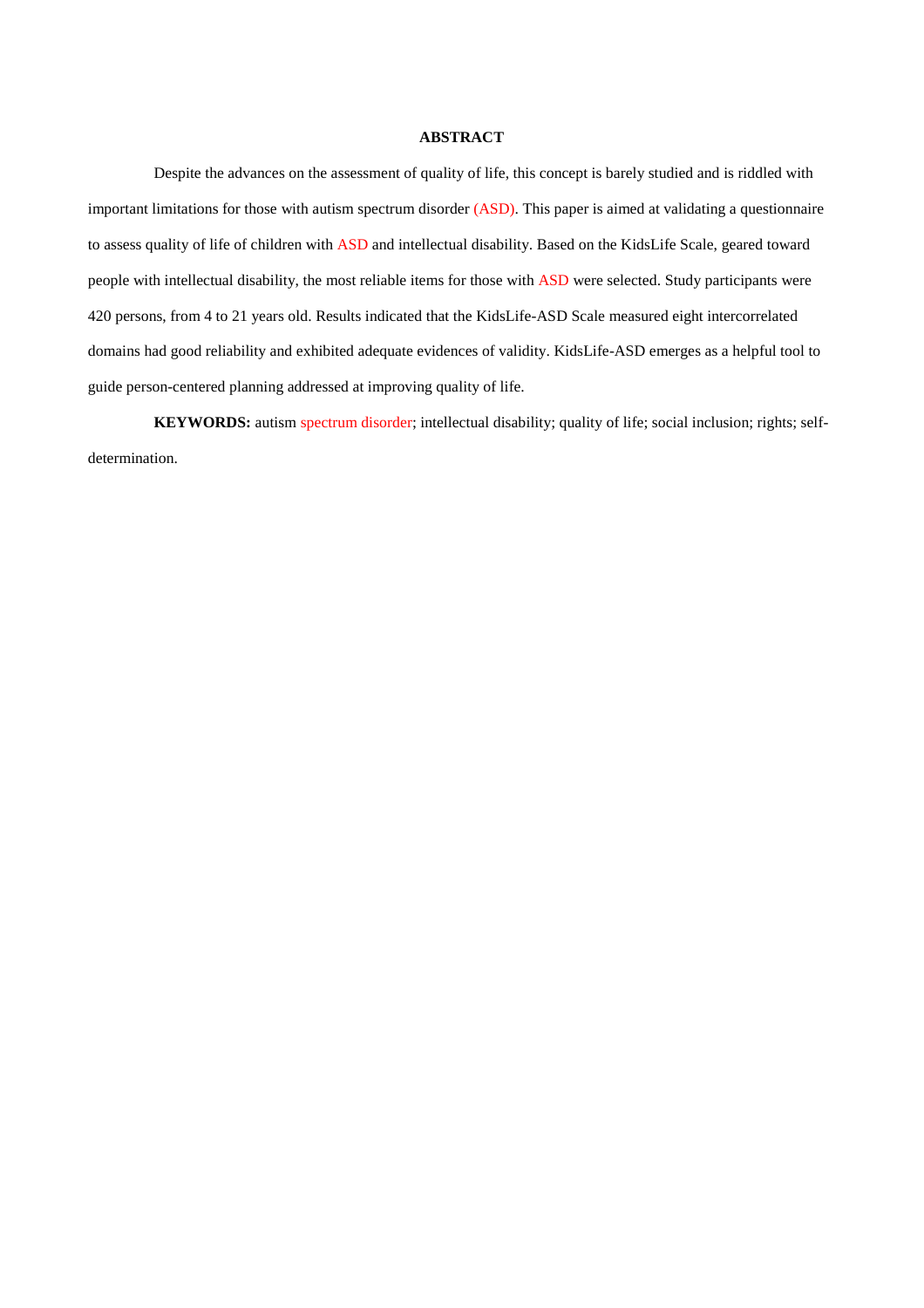#### **ABSTRACT**

Despite the advances on the assessment of quality of life, this concept is barely studied and is riddled with important limitations for those with autism spectrum disorder (ASD). This paper is aimed at validating a questionnaire to assess quality of life of children with ASD and intellectual disability. Based on the KidsLife Scale, geared toward people with intellectual disability, the most reliable items for those with ASD were selected. Study participants were 420 persons, from 4 to 21 years old. Results indicated that the KidsLife-ASD Scale measured eight intercorrelated domains had good reliability and exhibited adequate evidences of validity. KidsLife-ASD emerges as a helpful tool to guide person-centered planning addressed at improving quality of life.

**KEYWORDS:** autism spectrum disorder; intellectual disability; quality of life; social inclusion; rights; self-determination.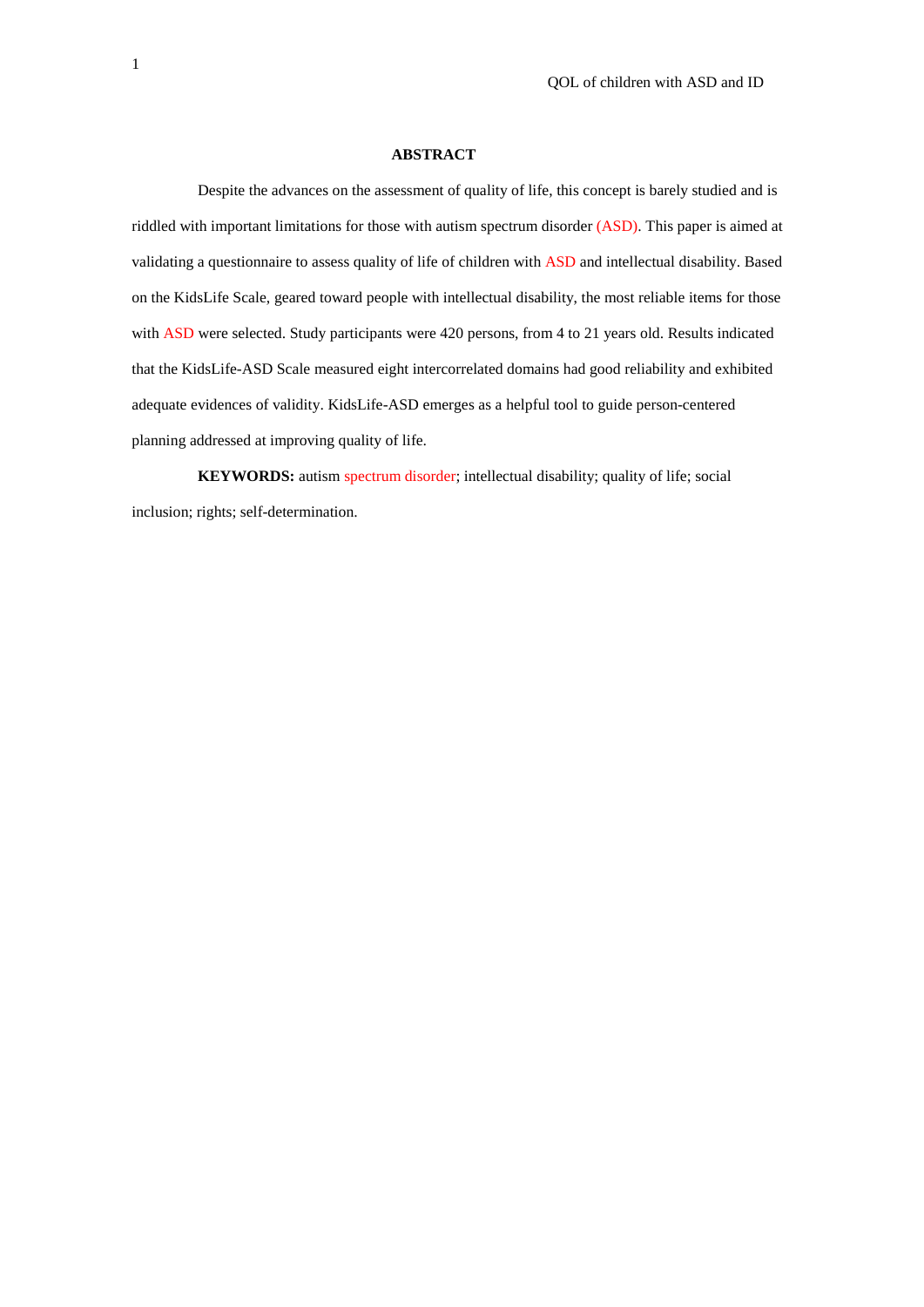# **Addressing Quality of Life of Children with Autism Spectrum Disorder and Intellectual Disability**

#### **1. Introduction**

The concept of quality of life (QOL) serves as a conceptual and assessment framework to develop person-centered planning, as a basic principle to guide professional practice, and as a vehicle to lead the development and implementation of public policies (Gómez et al., 2013; Mansell & Beadle-Brown, 2012; Reinders & Schalock, 2014; Schalock & Verdugo, 2012). Despite the considerable advances achieved during the last decade on the operationalization and assessment of this construct, especially in the intellectual disability (ID) field, its application for those with autism spectrum disorder (ASD) is still a pending task. This area is barely studied and is riddled with important limitations (Arias et al., 2018; Payakachat et al., 2012; Tavernor et al., 2013). The most recently published systematic review (Ayres, 2017) found only one QOL measure designed for use with the general autism spectrum population in adulthood (the QOL1 and QOL2) highlighting the pressing need to develop robust tools for this population. More recently, the WHOQOL-BREF, a health-related QOL measure for the general population, and the INICO-FEAPS scale, a QoL scale for individuals with intellectual and/or developmental disabilities, have been validated for adults with ASD (Knüppel et al., 2018; McConachie et al., 2017).

Although several instruments have been used to assess QOL in children and youth (e.g. PedsQL, Child Health Questionnaire, Kidscreen), there is no such instrument specifically designed for use with children and adolescents with ASD (Billstedt et al., 2011; Cottenceau et al., 2012; Dijkhuis et al., 2017; Tavernor et al., 2013; van Heijst & Geurts, 2015). Among basic parenting worries is this lack of tools capturing the potential particularities, special needs and supports, daily life, and contexts that children with ASD might have (Amor et al., 2018; Begara, Gómez, & Alcedo, 2019). Indeed, generic QOL instruments may not reflect crucial life aspects such as restricted interests, high anxiety levels, or resistance to change (Ikeda et al., 2016; Tavernor et al., 2013; Waters et al., 2009). We agree with Schalock and Keith (2016) when they point out that a QOL assessment must reflect the degree to which people have experiences that are valued for them; occur in domains contributing to a full and interconnected life; occur in physical, social, and cultural contexts in which people are involved and are important to them; and involve events and circumstances that are common to all human beings, as well as idiosyncratic ones.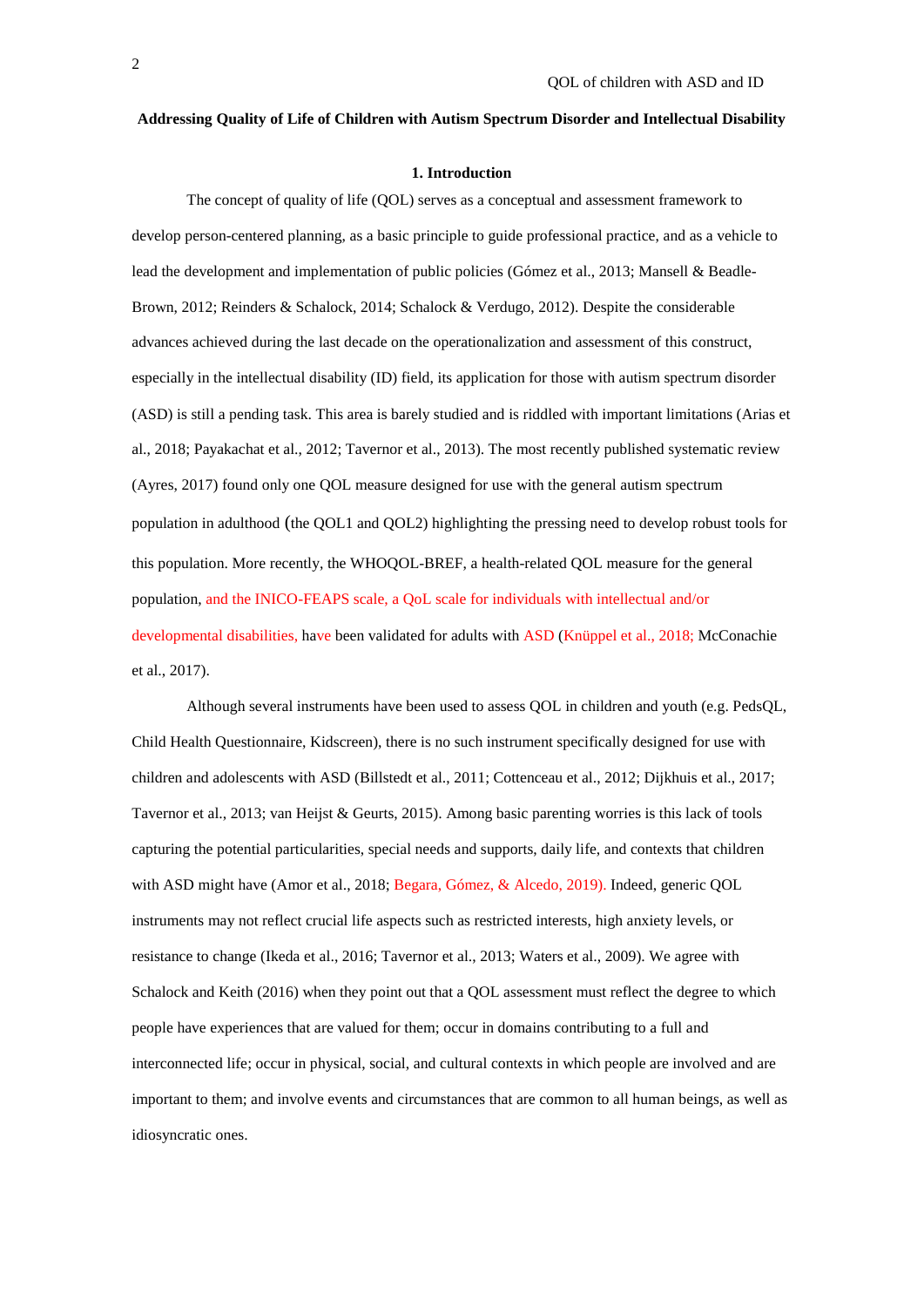Most of the research about QoL of children and adolescents with ASD are addressed to those with high verbal or cognitive skills (Egilson et al., 2017; Potvin et al., 2013; Shipman et al., 2011), when the assessment tools are applied to people with ASD and an accompanying diagnosis of ID (e.g. PedsQL, Kidscreen), they are reduced to those with the less significant disabilities who can complete a self-report (Payakachat et al., 2012; Sheldrick et al., 2012; Shipman et al., 2011). For those with ASD and greatest support needs, most of the publications and most of the QOL instruments are focused on other similar but different constructs such as health-related QOL (e.g. Kuhlthau et al., 2017) or family/parents' QOL (e.g. Hsiao et al., 2017). When they are focused on individual QOL (e.g. Gómez et al., 2010), research on outcomes is reduced to a few domains (e.g. friendships, education, health) or objective indicators (e.g. employment status).

However, QOL is a more comprehensive concept that includes not only objective but also subjective aspects (Burgess & Gutstein, 2007; Schalock et al., 2011; van Heijst & Geurts, 2015). A multidimensional and comprehensive QOL assessment is crucial not only when estimating the impact of ASD but also when evaluating the efficacy of interventions (Morán et al., 2015). To capture the multidimensional and comprehensive nature of the concept, several QOL conceptual models have been developed in the ID field (e.g. Cummins, 2005; Felce & Perry, 1995; Petry, Maes y Vlaskamp, 2005; Schalock & Verdugo, 2002); these are gradually being extended to other specific populations (Alborz, 2017; van Hecke et al., 2017). One of the most commonly used is the eight-domain model proposed by Schalock and Verdugo (2002), given its high quantity of evidences of validity (Gómez et al., 2011; Jenaro et al., 2005; Wang et al., 2010) and familiarity to practitioners (Arias et al., 2018, Carbó-Carreté et al., 2015; Gómez et al., 2015). According to this model, QOL is considered a desired state of personal wellbeing that has universal and cultural-bound properties, includes both objective and subjective components, and is influenced by individual and environmental factors (Schalock et al., 2011). According to this framework, QOL is composed of eight domains: emotional wellbeing, material wellbeing, physical wellbeing, personal development, rights, self-determination, social inclusion, and interpersonal relationships.

Another essential issue that might determine QOL outcomes is related to the respondents themselves. It is undeniable that each person has a unique perception of his or her QOL; this is influenced by context, previous experiences and personal values. This personal perspective can only be measured through self-reports. Nevertheless, this perspective may not be adequate when the goal is to assess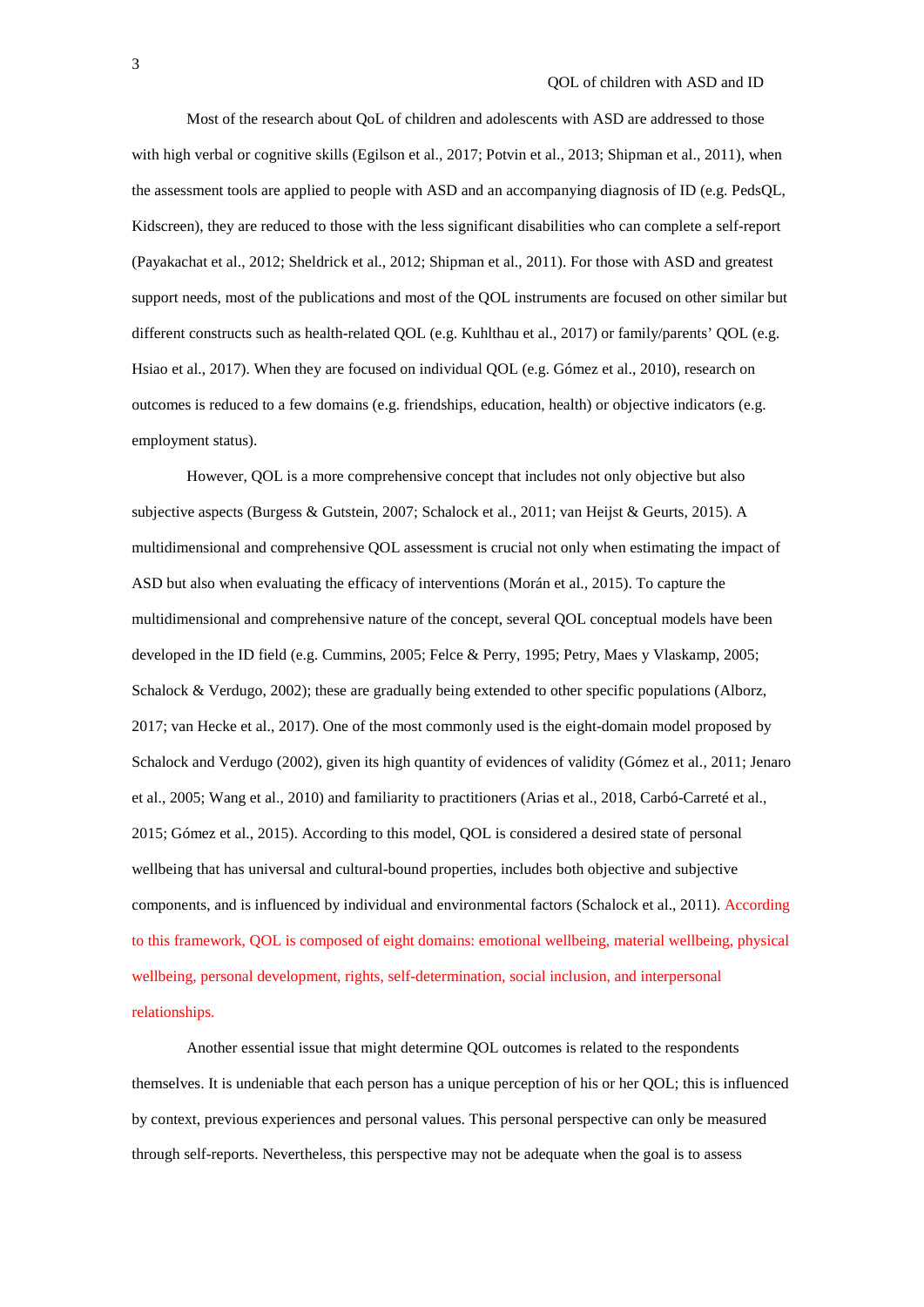interventions and efficacy of supports, given the dependence of wellbeing scores on homeostatic processes (Cummins & Wooden, 2013): Most people without mental health problems will score over the 75th percentile when asked about their personal wellbeing. When it is desired to evaluate the effectiveness of interventions, reports of others tend to be much more sensitive to changes (Gómez & Verdugo, 2016). In fact, the relationship between different perspectives is an issue garnering interest since the concept's birth. Several authors agree on the lack of relationship between them (Koch et al., 2015; Simões & Santos, 2016; White-Koning et al., 2007; Zimmermann & Endermann, 2008), while others provide evidence of a moderate (Balboni et al., 2013; Claes et al., 2012; Egilson et al., 2017; Sheldrick et al., 2012) or high association (McVilly et al., 2000).

Thus, when selecting or developing an instrument for assessing QOL, one of the most important decisions to be taken is if we want to focus interest on the self-perception of a person, the perception of a third person who knows him or her well, or both perceptions. In this sense, it must be noted that there is no comprehensive assessment tool specifically addressed to children with ASD and ID in the international ambit that considers the eight QOL domains. Specifically, in the Spanish context there is only one available instrument for children and adolescents with ID: the KidsLife Scale (Gómez et al., 2016), a report of others who know the person well. Although the instrument presents adequate validity and reliability in its application to children and adolescents with ASD (Arias et al., 2018; Morán et al., 2015), relatives and professionals have expressed, during its application, that not all the items were suitable or sufficiently appropriate for them.

For these reasons, we consider it fundamental and imperative to count on a QOL assessment for children with not only ID but also ASD that contemplates their particularities, daily lives, contexts, and needs (Burgess & Gutstein, 2007; McConachie et al., 2015). Such an instrument must be applicable for those with greater support needs, who are not always able to communicate by themselves. Therefore, the goal of this study is to adapt the KidsLife Scale for use with children and young people with ID who have an accompanying diagnosis of ASD: the KidsLife-ASD (known in Spanish as KidsLife-TEA). To that end, we departed from the field-test version of the KidsLife Scale to select the most reliable and discriminant items for ASD. Reliability and validity evidence based on the internal structure of the new scale is provided below.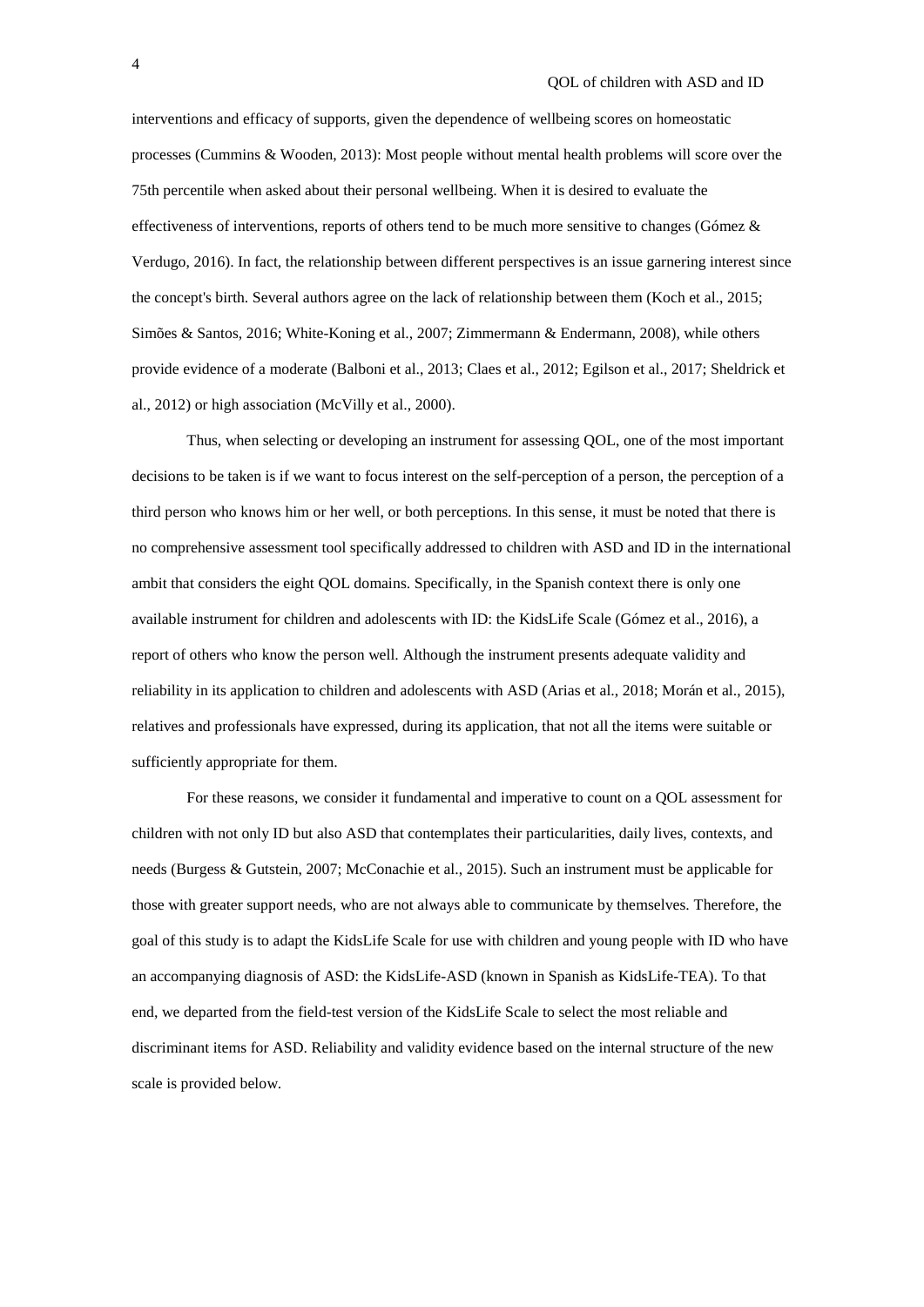#### **2. Methods**

#### *2.1 Participants*

The assessed participants were 420 people: (a) having ASD and an ID; (b) aged from 4 to 21 years old; and (c) receiving supports and services in social and educational domains. The only exclusion criterion was if the person was outside educational settings (since the assessment tool includes items related to educational but not employment settings and circumstances). The number of boys (*n*=333; 79.3%) was almost four times higher than the number of girls (*n*=87; 20.7%). Their ages ranged from 4 to 21 years old (*M*=12; *SD*=4.7) (Figure 1). According to the official records at schools and participating centers, 12.6% of the participants had mild ID, 37.1% moderate, 44.3% severe, and 6% profound. The most prevalent associated conditions were behavioral disorders (16.2%), physical disability (8.3%), epilepsy (6.9%), mental disorders (6.7%), visual disability (3.3%) and Down syndrome (3.3%). Regarding type of schooling, 22.1% were in general education, 65.2% in special education and 12.6% in combined education (i.e., special education combined with education in ordinary schools).

#### *<Figure 1>*

The assessment was carried out by 237 respondents from 78 Spanish agencies that provide support to people with intellectual and developmental disabilities. In this case, the number of women (82.4%) was much higher in comparison to the number of male informants (17.6%). Just over half (51.5%) were professionals, the other half (48.5%) were parents of the assessed people. Among them, the majority were mothers (76.5%), only one in four (23.5%) were fathers. The respondents had known the assessed person for a mean of five years and four months (the range varied from six months up to 20 years). Almost all of them (83.6%) had contact with the assessed person several times per week.

## *2.2 Materials*

The field-test version of the KidsLife Scale was used (Gómez et al., 2016). This instrument allows assessing QOL-related personal outcomes for children and young adults with ID, aged 4-21 years old, if they are users of social, health, and educational services. The scale is completed by a third-party respondent (e.g. staff, relative, or proxy) who has known the person at least six months and can observe him or her for significant periods of time in different contexts.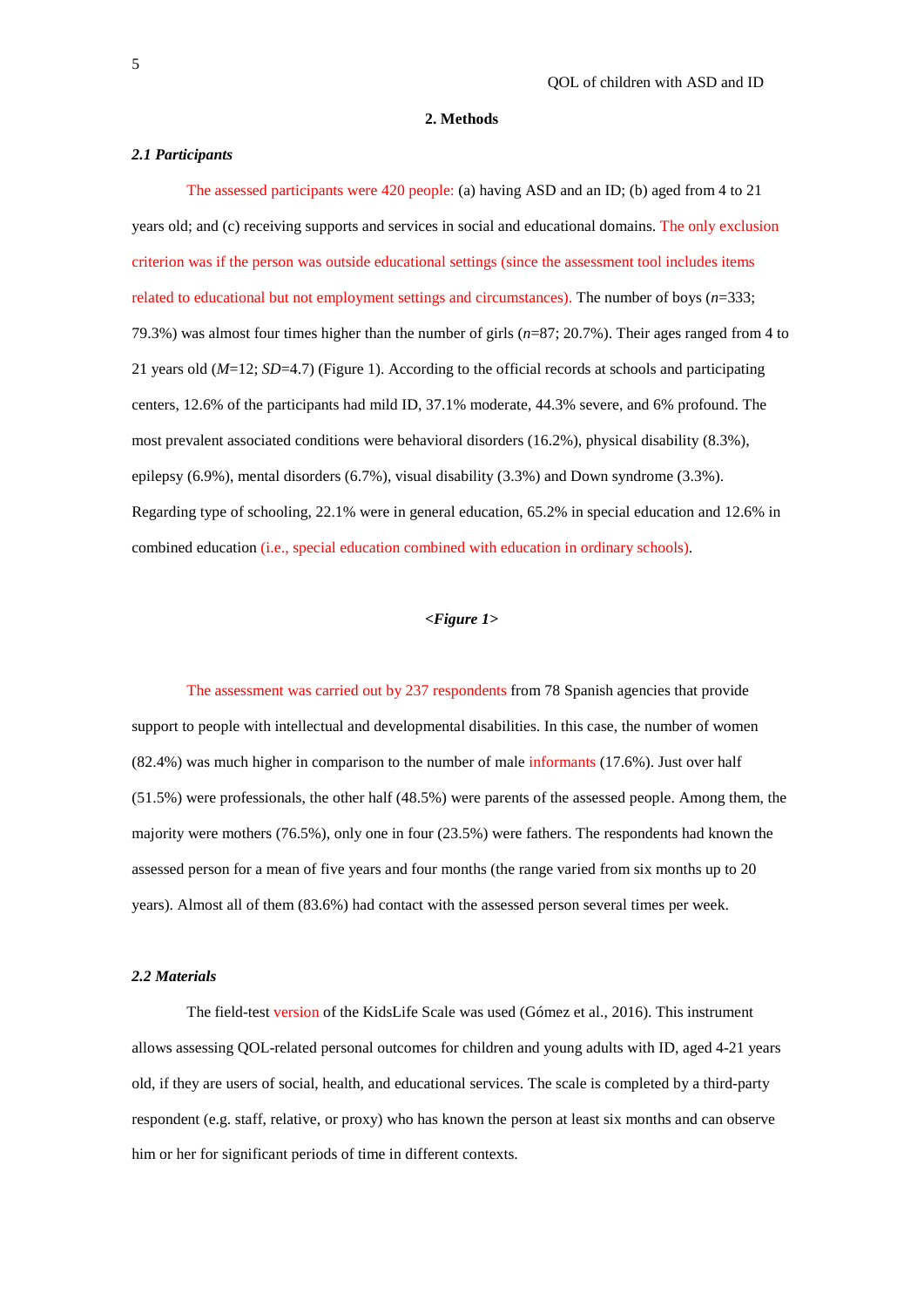The field-test version of the scale included 156 items (i.e. 20 items per each of the eight QOL domains, except for social inclusion that comprised 16 items) (Gómez et al., 2014, 2016). All items were formulated as third-person declarative statements and divided into eight subscales which correspond to the eight QOL domains (Schalock & Verdugo, 2002): emotional wellbeing, material wellbeing, physical wellbeing, personal development, rights, self-determination, social inclusion, and interpersonal relationships. The answer format had four options: 'never', 'sometimes', 'often', and 'always', that were scored from 1 to 4 according to the valence of each item. Likewise, sociodemographic data were collected throughout an ad hoc survey about the person being evaluated, the respondent, and the service/support provider.

#### *2.3 Procedure*

Several dissemination activities about the study were carried out through courses, scientific conferences, seminars and the websites of the Institute on Community Integration (University of Salamanca) and Plena Inclusión [Full Inclusion], a Spanish confederation of organizations in favor of People with Intellectual Disabilities (brings together 891 organizations). In addition, with the aim of locating any other potential participating centers providing support and services to children and youth with ID and ASD, a thorough web search was conducted. The research team contacted each support provider identified by sending mass emails. Those centers that could not use email or needed more information were contacted by phone.

When an organization or service showed interest in participating, they were asked to complete an online questionnaire with their contact details and the person in charge of coordinating the implementation of scales. Each participant organization was provided (via email, phone, videoconference, and meetings as required) all instructions needed to complete the scales: information about the research, access to the electronic version of the scale, the instruction manual, and the informed consent to be completed by participants or their legal guardians. All along the process, the research team was available to solve issues and problems, as well as negotiate deadlines to send back the assessments.

Authorization to conduct this research was obtained from the University of Oviedo Ethics Committee. All procedures performed in studies involving human participants were in accordance with the ethical standards of the institutional and with the 1964 Helsinki declaration and its later amendments or comparable ethical standards. The privacy rights of human subjects was respected: to guarantee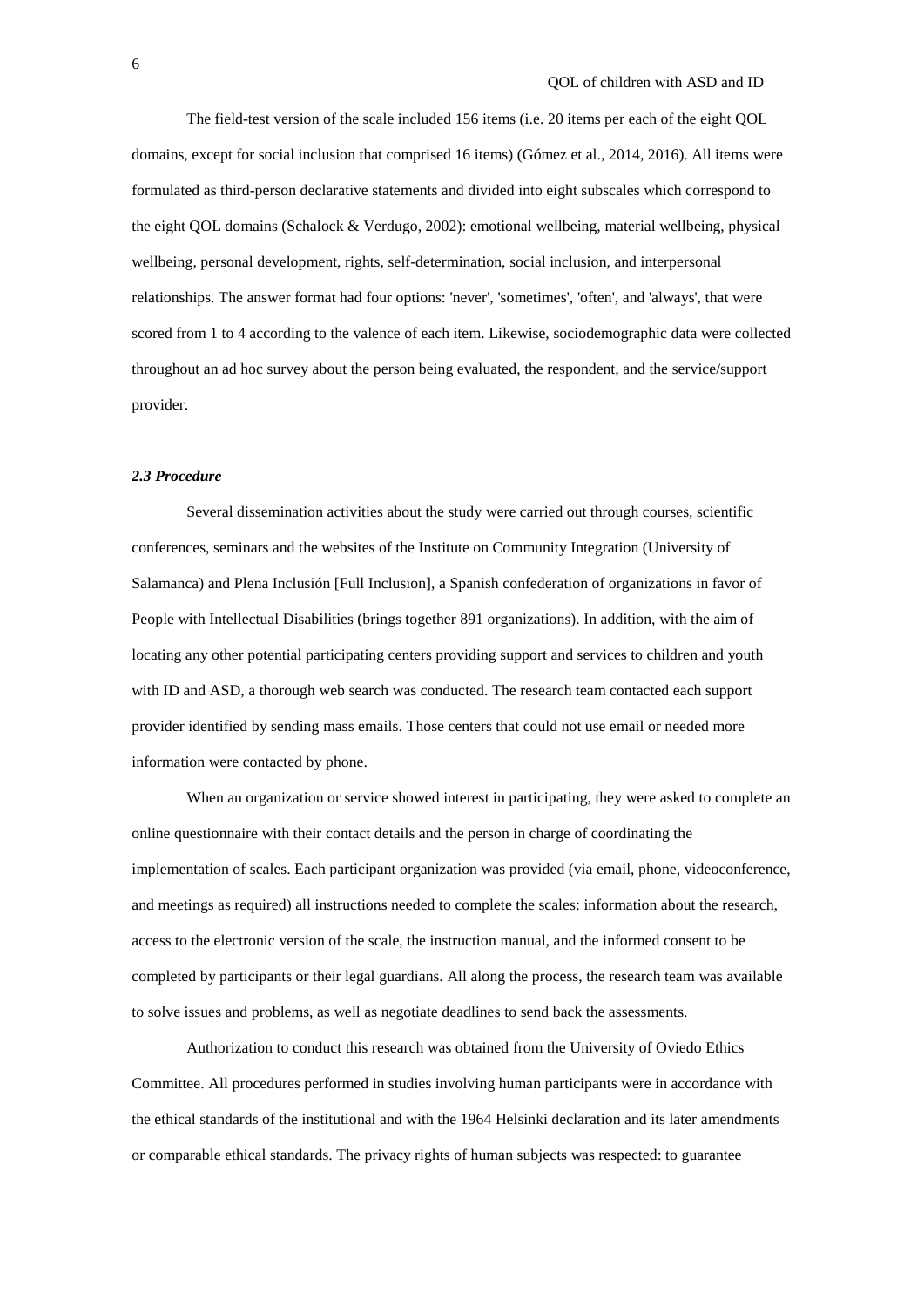confidentiality of the data, each assessed person was assigned an anonymous identification code that allowed returning results (to be used at each organization or center to develop person-centered planning and guide organizational strategies of improving users' QOL).

Data were analyzed with SPSS 24.0, FACTOR 10.7, and MPlus 7.0.

#### **3. Results**

#### *3.1 Reliability*

Reliability in terms of internal consistency was the first analysis conducted for the field-test version of the KidsLife Scale. Cronbach's alpha as a measure of reliability has recently been criticized because this coefficient assumes continuity of the variables and this assumption is not met by ordinal response items. Several studies have shown that the use of Cronbach's alpha with less than five ordinal options produces a spurious decrease of its magnitude (Elosua & Zumbo, 2008). In this study it was still calculated, given it is the most widely used in social sciences. Still, as data came from an ordinal scale with four options, ordinal alpha and ordinal theta were preferred. As is shown in Table 1, all internal consistency coefficients were adequate. Ordinal alpha ranged from .83 (emotional wellbeing) to .94 (personal development).

#### **<Table 1>**

Given the excessive length of the field-test version, the aim of the next step was to reduce the final scale to a more appropriate number of items (i.e. 12 items per domain). In this phase, it was important not only to select the most reliable items but also to avoid redundancy as well as guarantee that core indicators would still be represented. For this reason, the scale was refined in four steps (Table 2).

#### **<Table 2>**

The first step consisted of calculating corrected homogeneity indexes (CHI) for the items by domains. Values ranged between −.07 (i113, rights) and .74 (i125, personal development). The domain with the highest mean *CHI* was personal development ( $M=0.58$ ), while the lowest was found in rights (*M*=.37). We established a limit of *CHI* >.30 to keep an item in the scale. Only 13 items were below the limit and eliminated for this reason. Once the less reliable items by domain had been removed, the second step was to explore the item difficulty through their mean. Aimed to avoid ceiling effects (i.e. including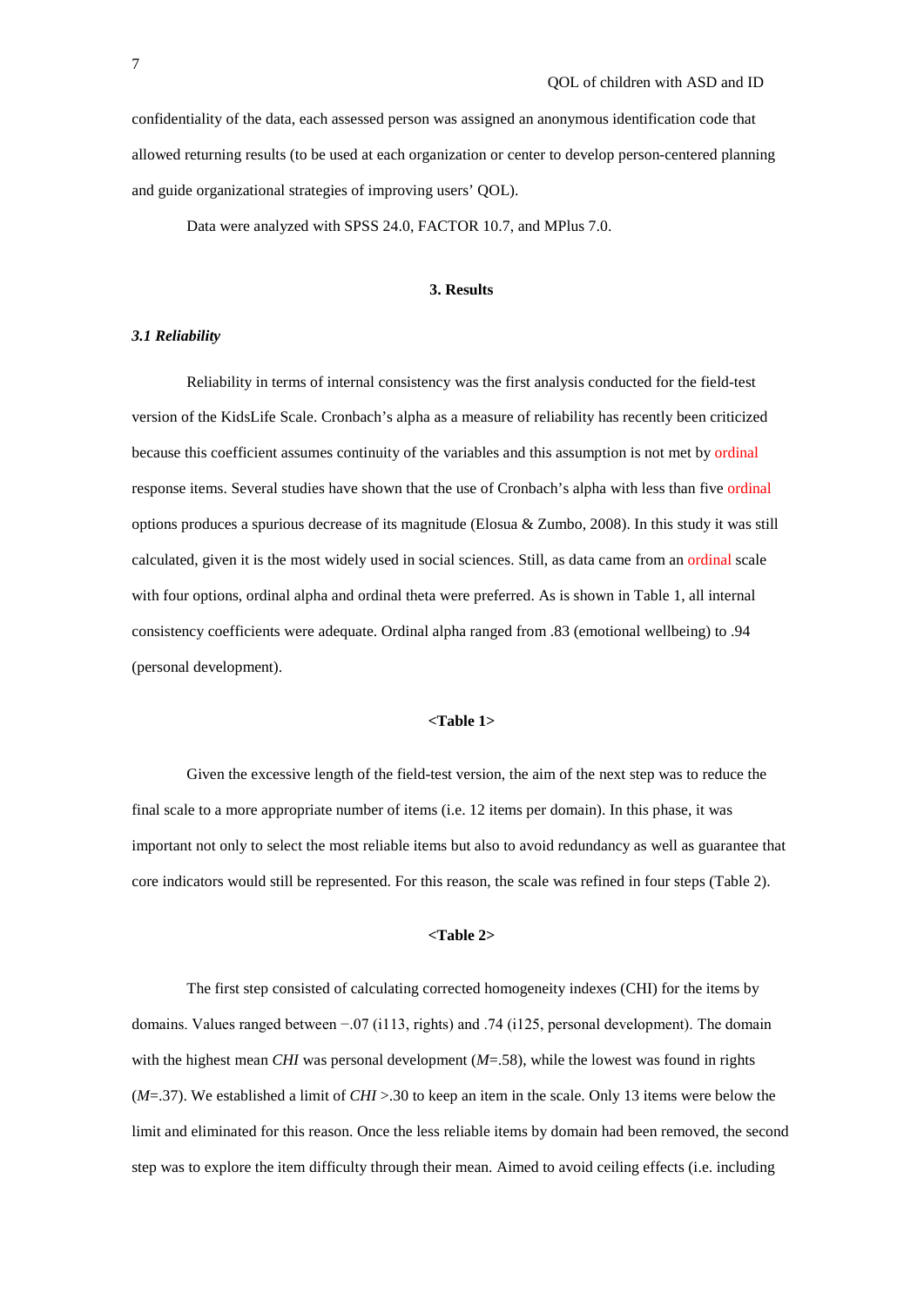items in which people generally obtained the highest score) and non-discriminant items, those items with means over 3 and closer to 4 were deleted within each domain (scores ranged from 1 to 4). A total of 32 items were deleted for this reason, most of them in self-determination (*n*=7) and material wellbeing (*n*=6). In contrast, only five items were removed in total for rights (*n*=1), social inclusion (*n*=2), and personal development ( $n=2$ ). Next, among the remaining items, CHI values were checked again to select the most reliable ones. In this third phase, only one item was removed for self-determination because of its lower value in comparison with the others. Finally, 14 items were eliminated from the remainder pool due to content (i.e. avoiding redundant items and assuring core indicators were represented); most of them (*n*=9) were removed from personal development and interpersonal relationships.

By means of the process summarized in Table 2, the KidsLife-ASD final version was reduced to 96 items. Reliability analysis in terms of internal consistency was again calculated by domains, Cronbach's alpha, ordinal alpha, and ordinal theta. For ordinal alpha, coefficients varied between .82 (physical wellbeing) and .92 (personal development). The elimination of items did not lead to any difference in internal consistency for social inclusion and had a very slight variation for rights. Nevertheless, there was a little internal consistency loss for the other six domains, losing the greatest value in material and physical wellbeing (Table 3).

#### **<Table 3>**

## *3.2 Construct validity*

With the aim of evaluating the fit of the eight-domain model to data, we performed a confirmatory factorial analysis (CFA). Therefore, the analysis of fit was performed on the model in which QOL is understood to comprise eight domains as intercorrelated first-order factors. Because of the high number of items which make up each domain (*n*=12), three parcels were used as indicators or observed variables of each latent variable for the fit analysis of the KidsLife-ASD Scale. Each parcel comprised four items and was made up of the sum of items with asymmetry in opposite directions (positive and negative). In this way, the item with the largest positive asymmetry was assigned to the first parcel along with the item with the largest negative asymmetry, the items with the next largest asymmetries were assigned to the second parcel and so on (Table 4).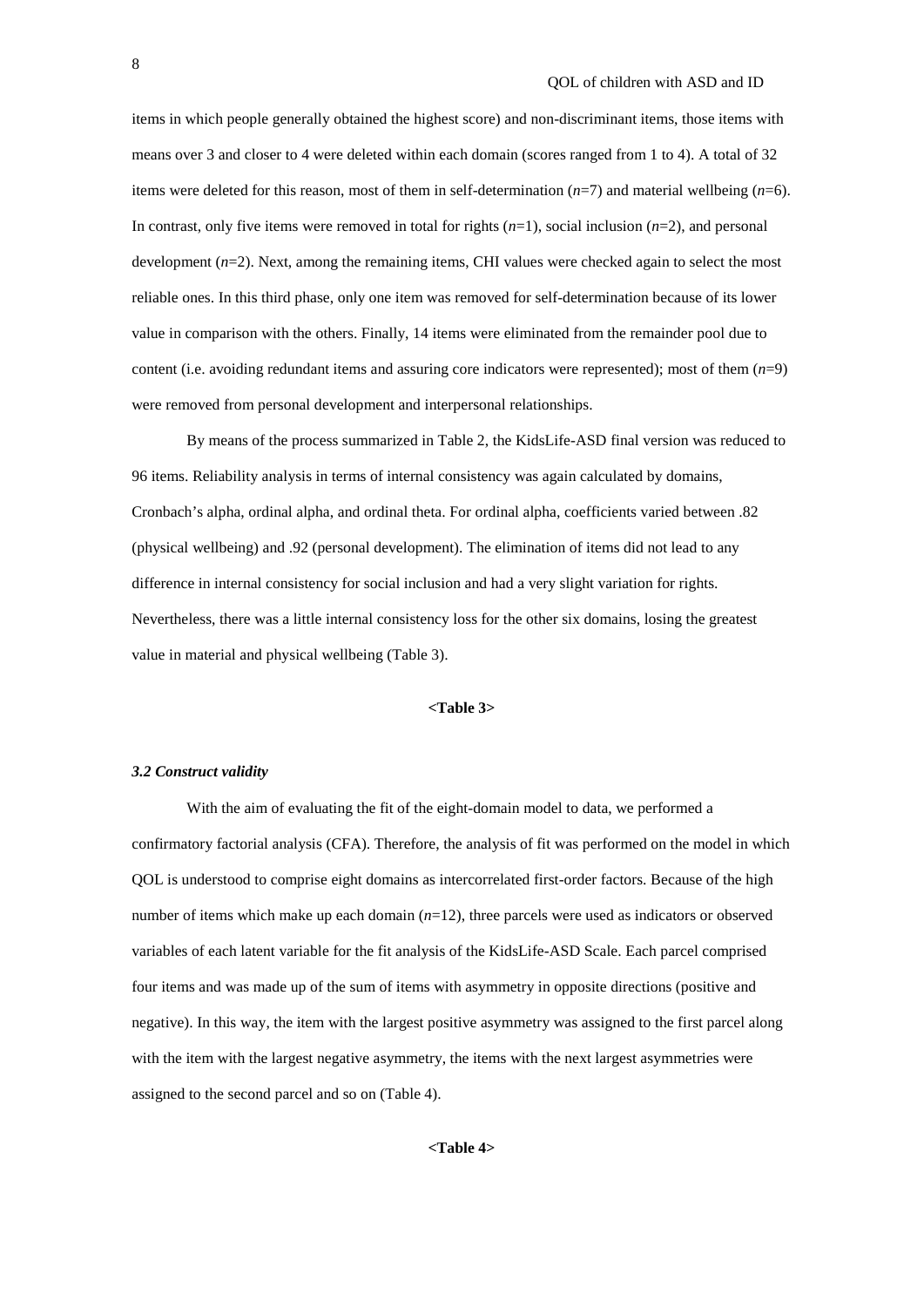Several strategies were used to check parcels' unidimensionality: (a) analysis of optimized parallel (Timmerman & Lorenzo-Seva, 2011), based on minimum rank factor analysis (MRFA; Lorenzo-Seva & Ferrando, 2013), in which the polychoric correlations matrix between the four items composing each parcel was compared with the results of 500 random permuted correlations matrices of raw scores; and (b) two indexes of closeness to unidimensionality were estimated for each parcel (Ferrando & Lorenzo-Seva, 2017): the explained common variance (ECV) estimated the size of the dominant factor ranging between 0 and 1, ECV values between .70 and .85 indicate a unidimensional structure of the data (Rodríguez, Reise, & Haviland (2016)—and the mean of item residual absolute loadings (MIREAL) of a potential residual second factor MRFA, orthogonal to the primary factor. MIREAL is a general estimator of the degree of deviation of unidimensionality, values under .30 are considered indicators of lack of a relevant residual factor (Ferrando & Lorenzo-Seva, 2017).

As can be seen in Table 5, where results about parcels' unidimensionality are included, on the one hand, the ECV values ranged between .71 and .85. This suggests the existence of a clearly dominant factor in all parcels. On the other hand, MIREAL values were lower or very close to the cut-off point of .30, ranging from .18 to .36, suggesting that the presence of relevant systematic variance in any case besides the principal factor was not plausible. The parallel analysis suggested the presence of a single factor in all cases, given that the variance assumed by the first variable was always greater than that derived from the simulated matrices and the variance assumed by the second factor in the real data was lower than that calculated from the random matrices. Given these results, it can be concluded that parcels were sufficiently unidimensional. We thus proceeded to the next step, which consisted of the CFA.

#### **<Table 5>**

Next, the fit of three confirmatory factorial models was compared. These models were specified based on those proposed in Gómez et al. (2011) based on the scientific literature: (a) QOL as a unidimensional construct (M1); (b) QOL as eight intercorrelated factors (M2; Schalock & Verdugo, 2002); and (c) QOL as eight first-order factors and a general second-order domain (M3; Wang et al., 2010). The three CFA models were estimated using robust maximum likelihood (MLR) as an estimation method and implemented in Mplus 7.0. In the estimation of the models, the non-independence between the observations made by the same evaluators (i.e., type=COMPLEX, with 237 clusters) was taken into account. The results are displayed in Table 6, where it is shown that the unidimensional model obtained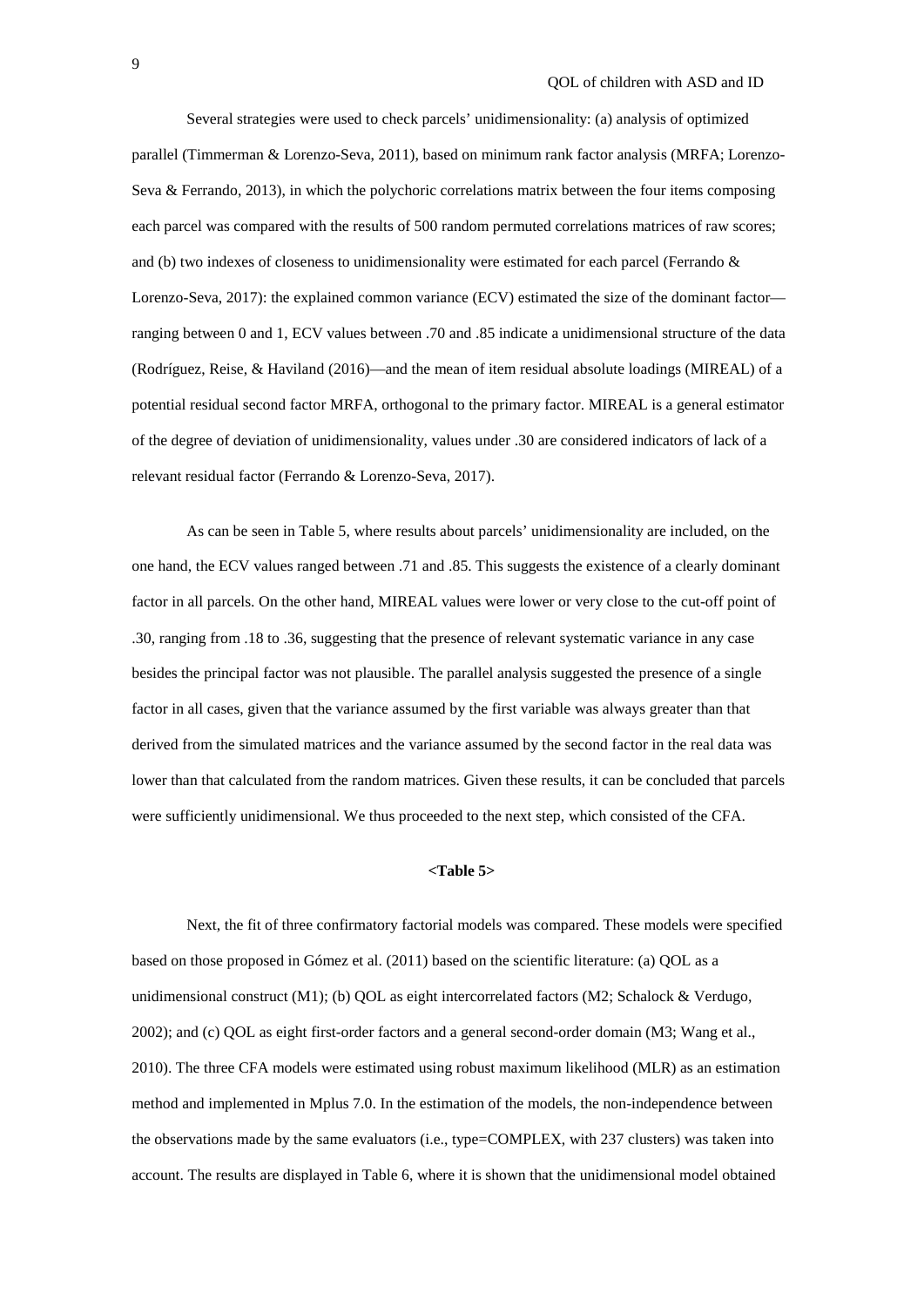an unacceptable fit to the data (*RMSEA*=.127, *CFI*=.678, *TLI*=.648). Comparing the others, the eight correlated first-order factors showed a better fit in general terms than the hierarchical model (*ΔRMSEA*=- .005, *ΔCFI*=.015, *ΔTLI*=.013), being also more plausible according to absolute fit indexes such as AIC (*ΔAIC*=-76) and ABIC (*ΔABIC*=-59), but not according to BIC (*ΔBIC*=5). In any regard, considering all the obtained indices, the model consisting of eight intercorrelated factors was the best one (representing the internal structure of the data).

#### **<Table 6>**

Standardized factorial loadings, the reliability based on the model (McDonald's omega), and an estimation of convergent validation for the factors using the average variance extracted (AVE) are shown in Table 7. As it can be seen, the factorial loadings were high (ranging from .66 to .90; *M*=79; *SD*=06). Omega's indices were between .74 and .90. AVE values always greater than .50, suggesting a good convergent validity for the factors (i.e. the explained variance by the factor was greater than the residual variance in all cases).

# **<Table 7>**

Finally, the correlations between the factors (Table 8) showed a range between .36 (SI-PW) and .78 (PD-IR). Discriminant validity was checked by comparing the highest correlation with the square of the AVE value in each factor (see diagonal of Table 7). To consider that a factor has an adequate discriminant validity, it is needed that the square of the AVE value is greater than the highest observed correlation in that factor (Forner & Larcker, 1981), a condition that was met in all cases.

#### **<Table 8>**

#### **4. Discussion**

This study helps fill the gap existing in the assessment of QOL in infancy and adolescence of people with ASD and ID. To the best of our knowledge, the KidsLife-ASD is the first QOL scale specifically adapted to these children and youngsters. Actually, the identification of a widespread use of tools lacking reliability and validity was an important finding of the recent systematic review carried out by Ayres et al. (2017), who highlighted the pressing need to develop robust measures for people with ASD. For these reasons, we examined the psychometric properties of the field-test version of the KidsLife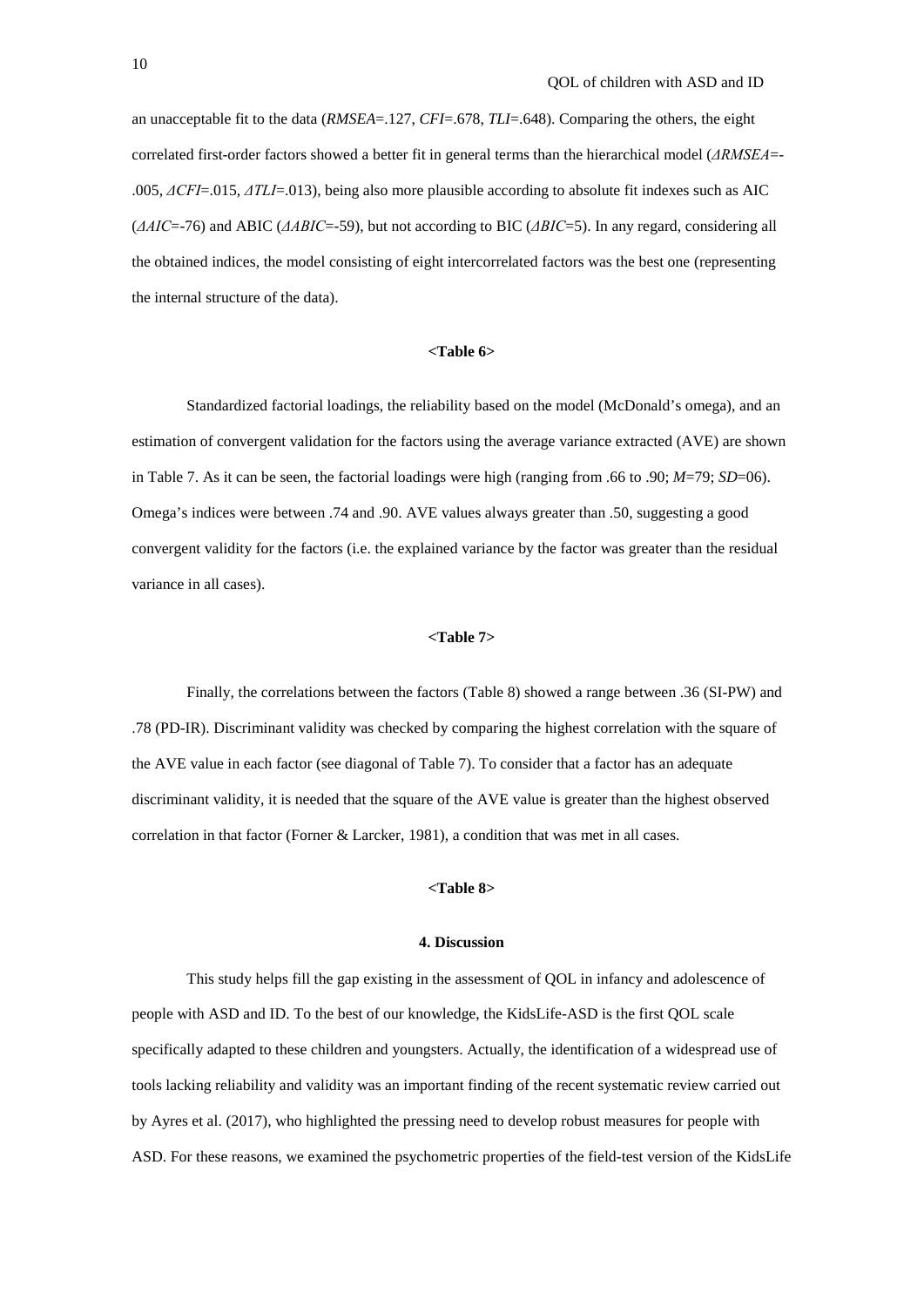Scale when it is applied to those with not only ID but also an ASD, with the goal of adapting it to this population. Results supported the internal structure of the scale based on the theoretical and assessment framework in which QOL is composed of eight intercorrelated first-order domains.

Although QOL domains are identical to the original KidsLife Scale (Gómez et al., 2016), addressed to children with ID, they were operationalized through a different pool of items (since the most valid, reliable, and suitable items for people with ASD and ID were selected). The adapted KidsLife-ASD Scale is composed by the same number of items as the original  $(N=96)$  but 31% were different  $(n=30)$ : two items in rights; three items in social inclusion, self-determination, and material wellbeing (*n*=9); four items in personal development and interpersonal relationships (*n*=8); five in physical wellbeing; and six in emotional wellbeing. Therefore, four of the eight subscales are substantially different and eight items were slightly reformulated to include more suitable examples for this population (i.e. the essential content of the items was the same, but clarifications were added among parentheses to better explain their content). An English version of the specific items in the ASD KidsLife can be seen in Appendix 1. The result is a helpful assessment tool that satisfies the demands of organizations for a specific QOL instrument that will allow professionals working in this field to develop evidence-based practices to enhance QOL-related personal outcomes (Claes et al., 2015; Gómez et al., 2013; van Loon et al., 2013).

The KidsLife-ASD Scale presents adequate evidence of reliability and validity based on the internal structure of the scale, as well as convergent and discriminant validity. Internal consistency of some domains (i.e.., PW, MW, SD, PD, and IR) was slightly lower (between -.02 and -.08) as a result of the removal of items. This decrease might be caused by the elimination of redundant items, given that these coefficients are a measure based on correlations between items that might be inflated by overlaps between them. Nevertheless, the eight subscales showed adequate values to guarantee the reliability of the scale. In this sense, personal development was the most consistent and reliable domain, while the three wellbeing-related domains (i.e., physical, material and emotional wellbeing) obtained the lowest values but were within a range considered appropriate.

With regard to the validity evidences based on the internal structure of the scale, the CFA showed adequate indexes of fit for the eight-domain model, better than those obtained for the fit of two alternative models. With respect of convergent and discriminant validity, the personal development domain stood out, while physical and material wellbeing were the least discriminant. Furthermore, these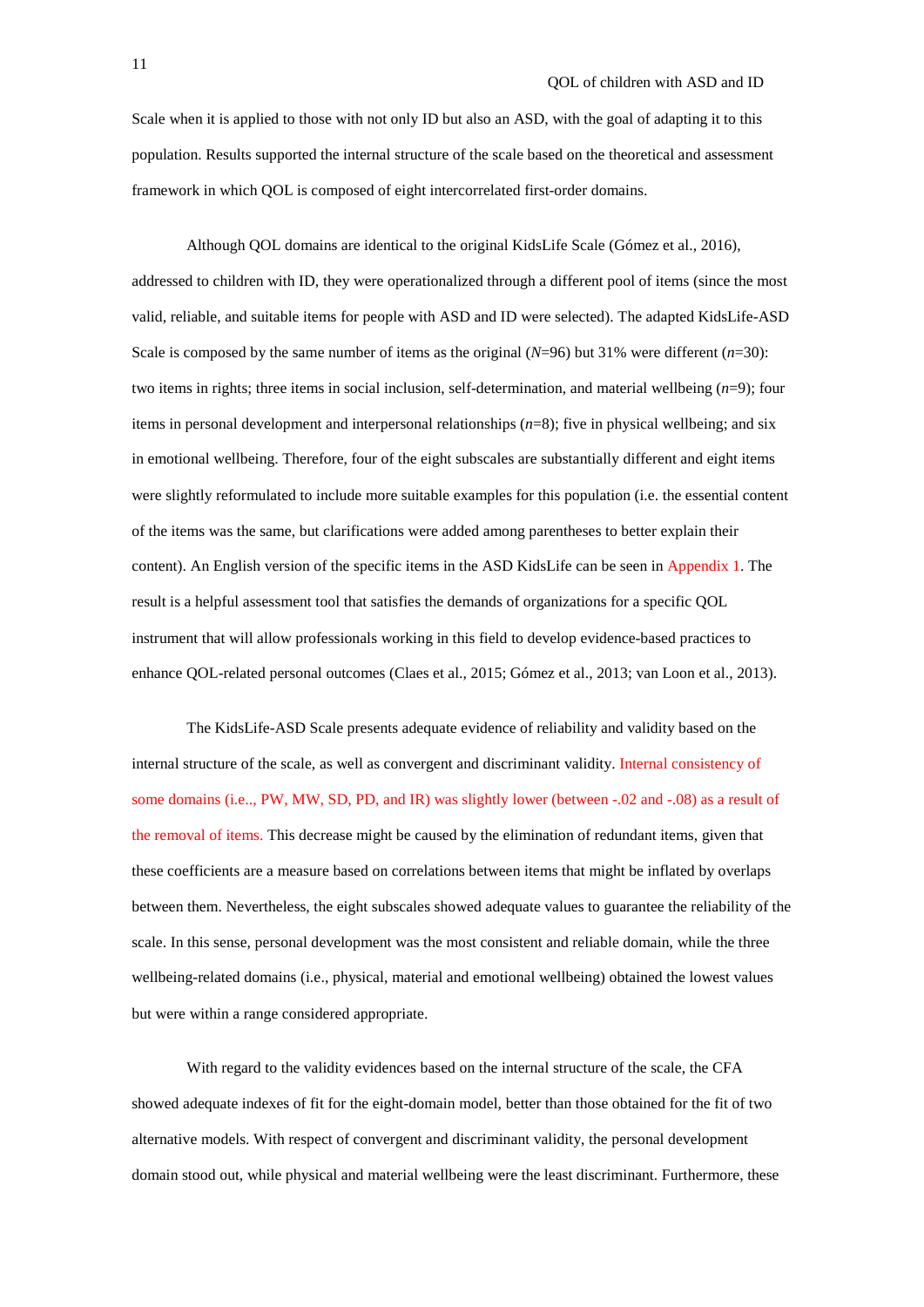results support the conclusion that the items which make up the scale constitute an appropriate operationalization of the QOL construct for children and adolescents with ASD and ID who are attending social or educational services. Thus, it seems to be an appropriate and helpful tool for guiding evidencebased practices and allocation of resources for them.

Some limitations must be noted. Despite our use of a large group of participants, they were not randomly selected. Rather, they were limited to those who agreed to participate (among those receiving support in contacted organizations who were willing to collaborate). Moreover, it must be emphasized that this is a report of a third person. Thus, a further area for future research is development of a selfreport version of the KidsLife-ASD Scale, given the necessity of developing QOL self-reports with adequate evidence of reliability and validity for this population (Saldaña et al., 2009). Parents and staff have traditionally been relied on to offer proxy reports of children's QOL. Yet recent research is showing evidence of the capacity of adolescents with ASD to provide a unique perspective on their own wellbeing and thereby take a more active role in research (Burgess & Turkstra, 2010; Egilson et al., 2017; Ikeda et al., 2014, 2016; Shipman et al., 2011). Given the observed differences between respondents, it is essential to consider the perspectives of professionals, parents, adolescents and children when designing and planning supports and interventions (Clark et al., 2015); it is also important to obtain an overall assessment of progress and obstacles related to the child's QOL (Burgess & Gutstein, 2007). Finally, due to the large number of items per domain and the need to replicate the same structure as in the original study of the KidsLife Scale, we used parcels that may lead to some disadvantages. Future research might also be focused on analyzing QOL-related personal outcomes assessed with this scale, examining personal and contextual variables that may impact on QOL, and adapting the scale for people with ASD but no ID.

We consider the KidsLife-ASD Scale as a valuable first step forward in carrying out a comprehensive assessment of QOL. The information derived using this scale may be quite helpful to improve quality of life-related personal outcomes, develop person-centered planning, provide individualized supports, implement quality improvement strategies for organizations, and guide social and human policies to ensure human rights, empowerment, and inclusion. Although the validation presented in this study is geared toward the Spanish population, the original KidsLife Scale is being adapted for use in other countries (Belgium, Chile, Colombia, Italy, among others), and the KidsLife-ASD is also being translated into other languages with the aim of being validated in the near future.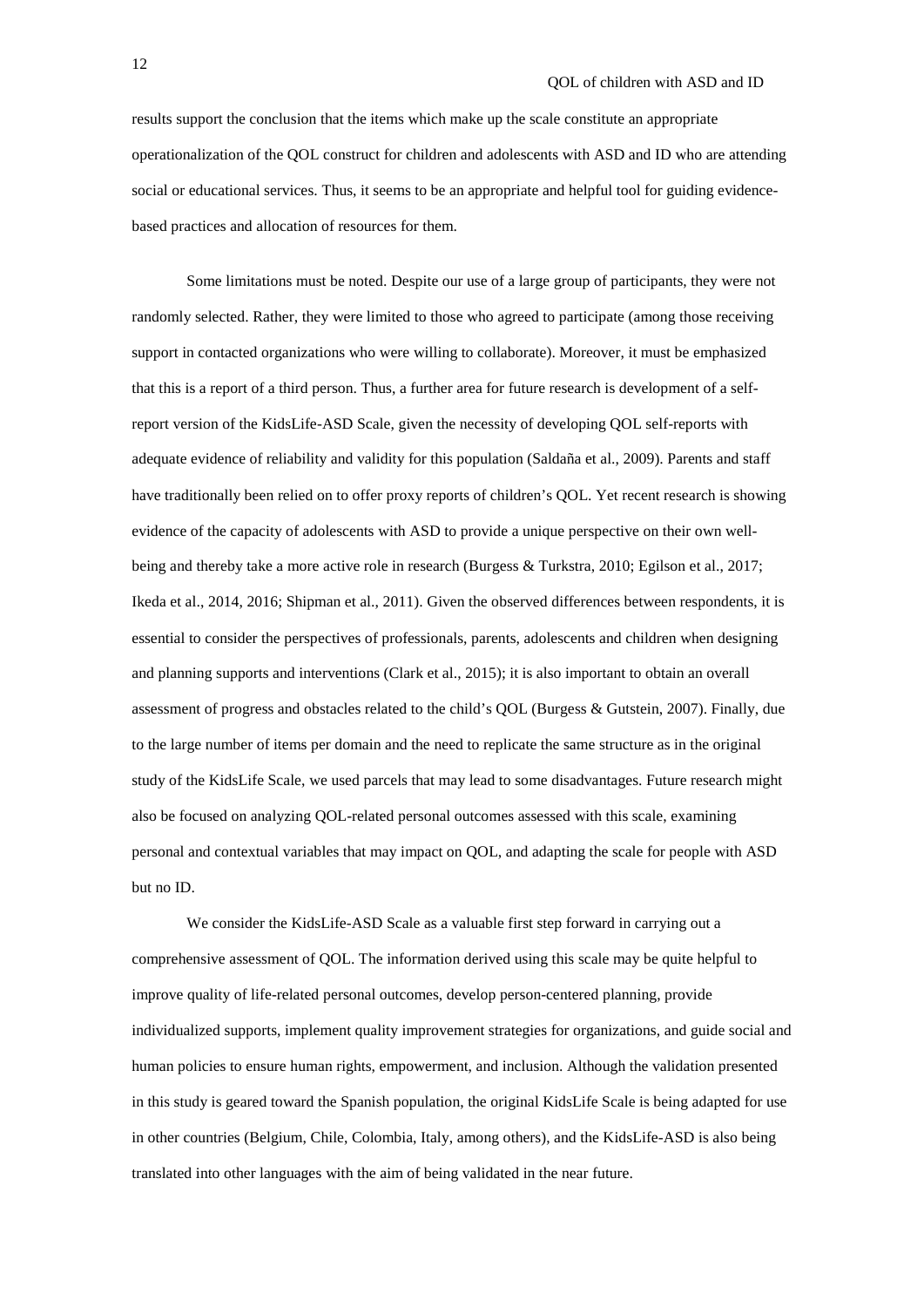#### **References**

- Alborz, A. (2017). The nature of quality of life: a conceptual model to inform assessment. *Journal of Policy and Practice in Intellectual Disabilities, 14*(1), 15–30.
- Amor, A., Verdugo, M.A., Calvo, M.I., Navas, P., & Aguayo, V. (2018). Psychoeducational assessment of students with intellectual disability: professional-action framework analysis. *Psicothema, 30*(1), 39-45. doi: 10.7334/psicothema2017.175
- Arias, V.B., Gómez, L.E., Morán, M.L., Alcedo, M. A., Monsalve, A., & Fontanil, Y. (2018). Does quality of life differ for children with autism spectrum disorder and intellectual disability compared to peers without autism? *Journal of Autism and Developmental Disorders, 48,* 123- 136. doi: 10.1007/s10803-017-3289-8.
- Ayres, M., Parr, J.R., Rodgers J, Mason, D., Avery, L., & Flynn, D. (2017). A systematic review of quality of life of adults on the autism spectrum. *Autism*. Epub ahead of print 12 August 2017. doi: 10.1177/1362361317714988.
- Balboni, G., Coscarelli, A., Giunti, G., & Schalock, R.L. (2013). The assessment of the quality of life of adults with intellectual disability: the use of self-report and report of others assessment strategies. *Research in Developmental Disabilities, 34*(11), 4248-4254.
- Begara, O., Gómez, L. E. y Alcedo, M. A. (2019). Do young people with Asperger syndrome or intellectual disability use new technologies and social networks as their peers with neurotypical development? *Psicothema, 31*(1), 30-37. doi: 10.7334/psicothema2018.243
- Billstedt, E., Gillberg, I.C., & Gillberg, C. (2011). Aspects of quality of life in adults diagnosed with autism in childhood. A population-based study*. Autism, 15*, 7–20.
- Brown, R.I. (2017). Quality of life—challenges to research, practice and policy. *Journal of Policy and Practice in Intellectual Disabilities, 14*(1), 7–14.
- Burgess, A.F., & Gutstein, S.E. (2007). Quality of life for people with autism: raising the standard for evaluating successful outcomes. *Child and Adolescent Mental Health, 12*(2), 80–86.
- Burgess, S., & Turkstra, L.S. (2010). Quality of communication life in adolescents with high-functioning autism and Asperger syndrome: a feasibility study. *Language, Speech, and Hearing Services in Schools, 41*, 474–487.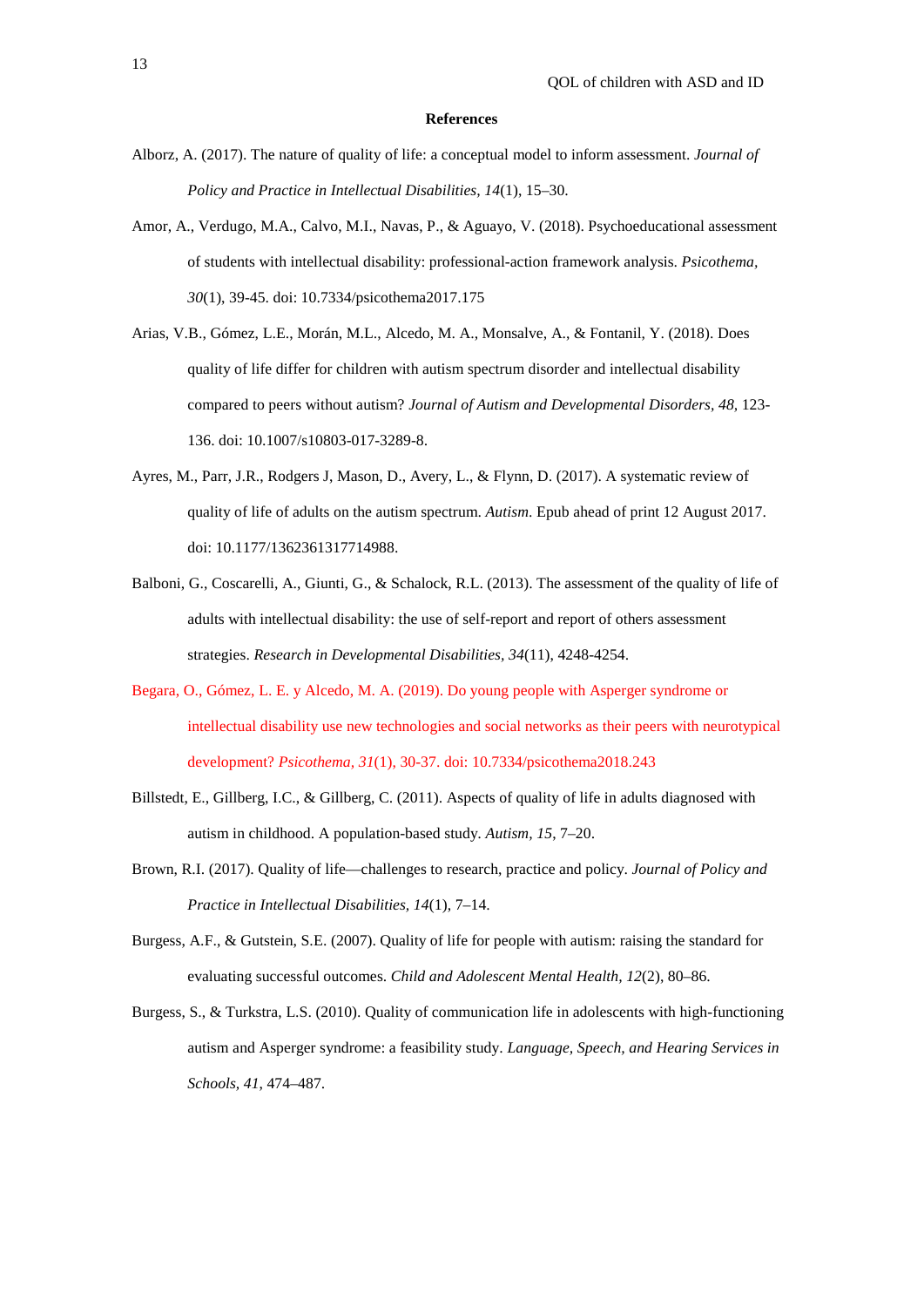- Carbó-Carreté, M., Guàrdia-Olmos, J., & Giné, C. (2015). Psychometric properties of the Spanish version of the Personal Outcomes Scale. *International Journal of Clinical and Health Psychology, 15*, 236–252.
- Claes, C., van Hove, G., Vandevelde S., van Loon, J., & Schalock, R. L. (2012). The influence of supports strategies, environmental factors, and client characteristics on quality of life-related personal outcomes. *Research in Developmental Disabilities, 33*(1), 96-103.
- Claes, C., van Loon, J., Vandevelde, S., & Schalock, R.L. (2015). An integrative approach to evidencebased practices. *Evaluation and Program Planning, 48*, 132–136.
- Clark, B.G., Magill-Evans, J.E., & Koning, C.J. (2015). Youth with autism spectrum disorders: Self- and proxy-reported quality of life and adaptive functioning. *Focus on Autism and other developmental disabilities, 30*, 57-64.
- Cottenceau, H., Roux, S., Blanc, R., Lenoir, P., Bonnet-Brilhault, F., & Barthélémy, C. (2012). Quality of life of adolescents with autism spectrum disorders: comparison to adolescents with diabetes. *European Child & Adolescent Psychiatry, 21*, 289–296.
- Cummins, R.A. (2005). Moving from the quality of life concept to a theory. *Journal of Intellectual Disability Research, 49*, 699–706.
- Cummins, R.A., & Wooden, M. (2013). Personal Resilience in times of crisis: the implications of SWB homeostasis and set-points. *Journal of Happiness Studies, 15*, 223–235.
- Dijkhuis, R.R., Ziermans, T.B., Van Rijn S, et al. (2017). Self-regulation and quality of life in highfunctioning young adults with autism. *Autism, 21*(7), 896–906.
- Egilson ST, Ólafsdóttir LB, Leósdóttir T, Staal, W.G., & Swaab, H. (2017). Quality of life of highfunctioning children and youth with autism spectrum disorder and typically developing peers: Self- and proxy-reports. *Autism, 21*(2), 133-141.
- Elosua, P., & Zumbo, B.D. (2008). Reliability coefficients for ordinal response scales. *Psicothema, 20*(4), 896-901.
- Felce, D. & Perry, J. (1995). Quality of life: Its definition and measurement. *Research in Developmental Disabilities, 16*, 51–74.
- Ferrando, P.J., & Lorenzo-Seva, U. (2017). Assessing the quality and appropriateness of factor solutions and factor score estimates in exploratory item factor analysis. *Educational and Psychological Measurement*. Epub ahead of print 7 July 2017. doi: 10.1177/0013164417719308.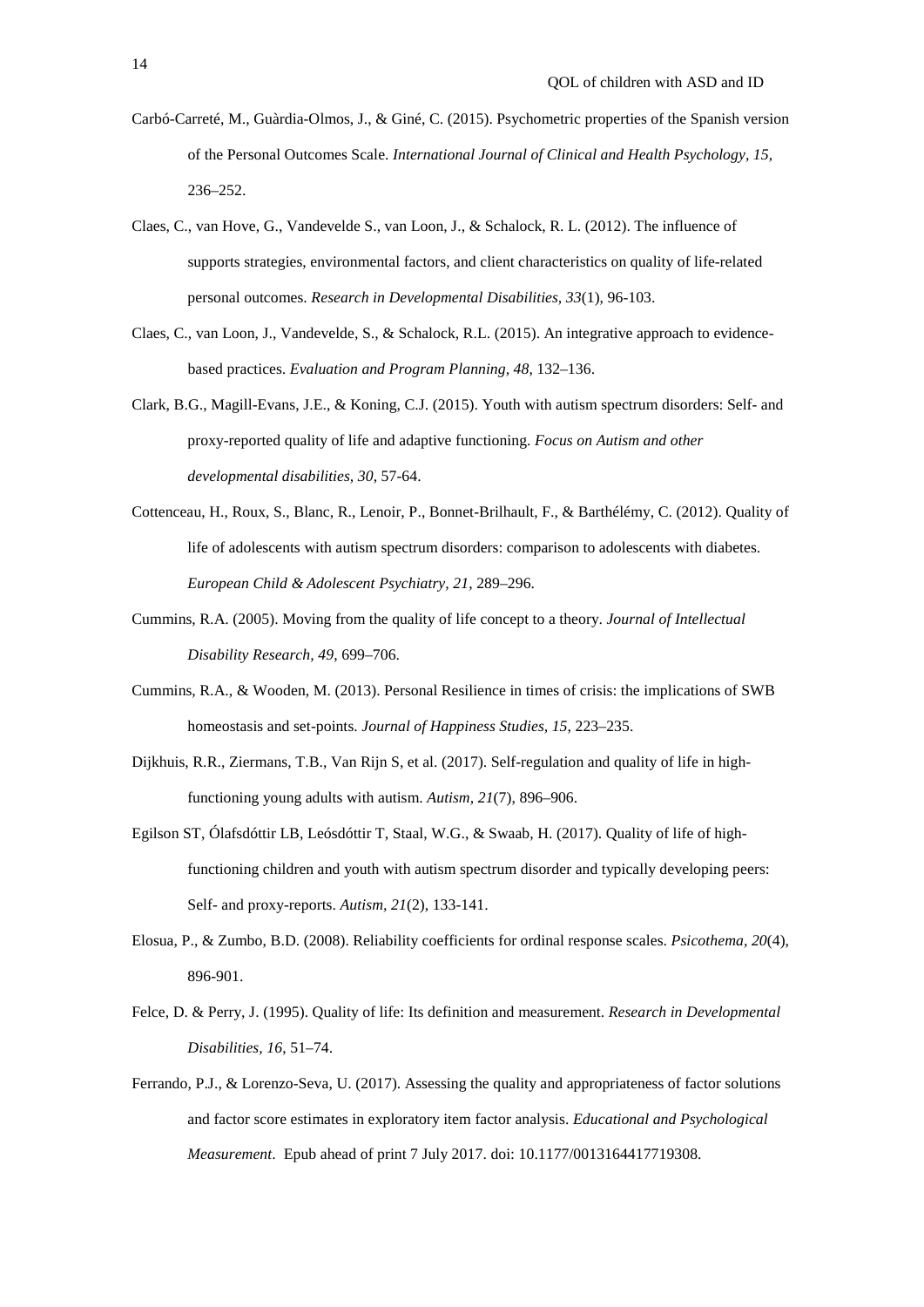- Fornell, C.G., & Larcker, D.F. (1981). Evaluating structural equation models with unobservable variables and measurement error. *Journal of Marketing Research, 18*(1), 39–50.
- Gómez, L.E., Alcedo, M.Á., Arias, B., Fontanil, Y., Arias, V.B., Monsalve, A., & Verdugo, M.A. (2016). A new scale for the measurement of quality of life in children with intellectual disability. *Research in Developmental Disabilities, 53*, 399–410.
- Gómez, L.E., Arias, B., Verdugo, M.Á., Tassé, J., & Brown, I. (2015). Operationalisation of quality of life for adults with severe disabilities. *Journal of Intellectual Disability Research, 59*(10), 925– 941.
- Gómez, L.E., Peña, E., Alcedo, M.A., Monsalve, A., Fontanil, Y., Arias, B. y Verdugo, M.A. (2014). El constructo de calidad de vida en niños y adolescentes con discapacidades múltiples y profundas: propuesta para su evaluación [The construct of quality of life concept in children and adolescents with profound and multiple Disabilities: a proposal for its assessment]. *Siglo Cero, 45*(1), 56-69.
- Gómez, L.E., & Verdugo, M.A. (2016). Outcomes evaluation. In R.L. Schalock & K.D. Keith (eds.), *Cross-cultural quality of life: Enhancing the lives of persons with intellectual disability* (pp. 71– 80). Washington DC: American Association on Intellectual and Developmental Disabilities.
- Gómez, L.E., Verdugo, M.A., & Arias, B. (2010). Calidad de vida individual: avances en su conceptualización y retos emergentes en el ámbito de la discapacidad [Individual quality of life: advances on conceptualization and emerging challenges in the disability field]*. Psicología Conductual, 18,* 453-472.
- Gómez, L.E., Verdugo, M.A., Arias, B., & Arias, V.B. (2011). A comparison of alternative models of individual quality of life for social service recipients. *Social Indicators Research, 101,* 109–126.
- Gómez, L.E., Verdugo, M.A., Arias, B., Navas, P., & Schalock, R.L. (2013). The development and use of provider profiles at the organizational and systems level. *Evaluation and Program Planning, 40*, 17–26.
- Hsiao, Y.J., Higgins, K., Pierce, T., Whitby, P.J.S., & Tandy, R.D. (2017). Parental stress, family quality of life, and family-teacher partnerships: Families of children with autism spectrum disorder. *Research in Developmental Disabilities, 70*, 152-162.
- Ikeda, E., Hinckson, E., & Kraegeloh, C. (2014). Assessment of quality of life in children and youth with autism spectrum disorder: a critical review. *Quality of Life Research, 23*(4), 1069-1085.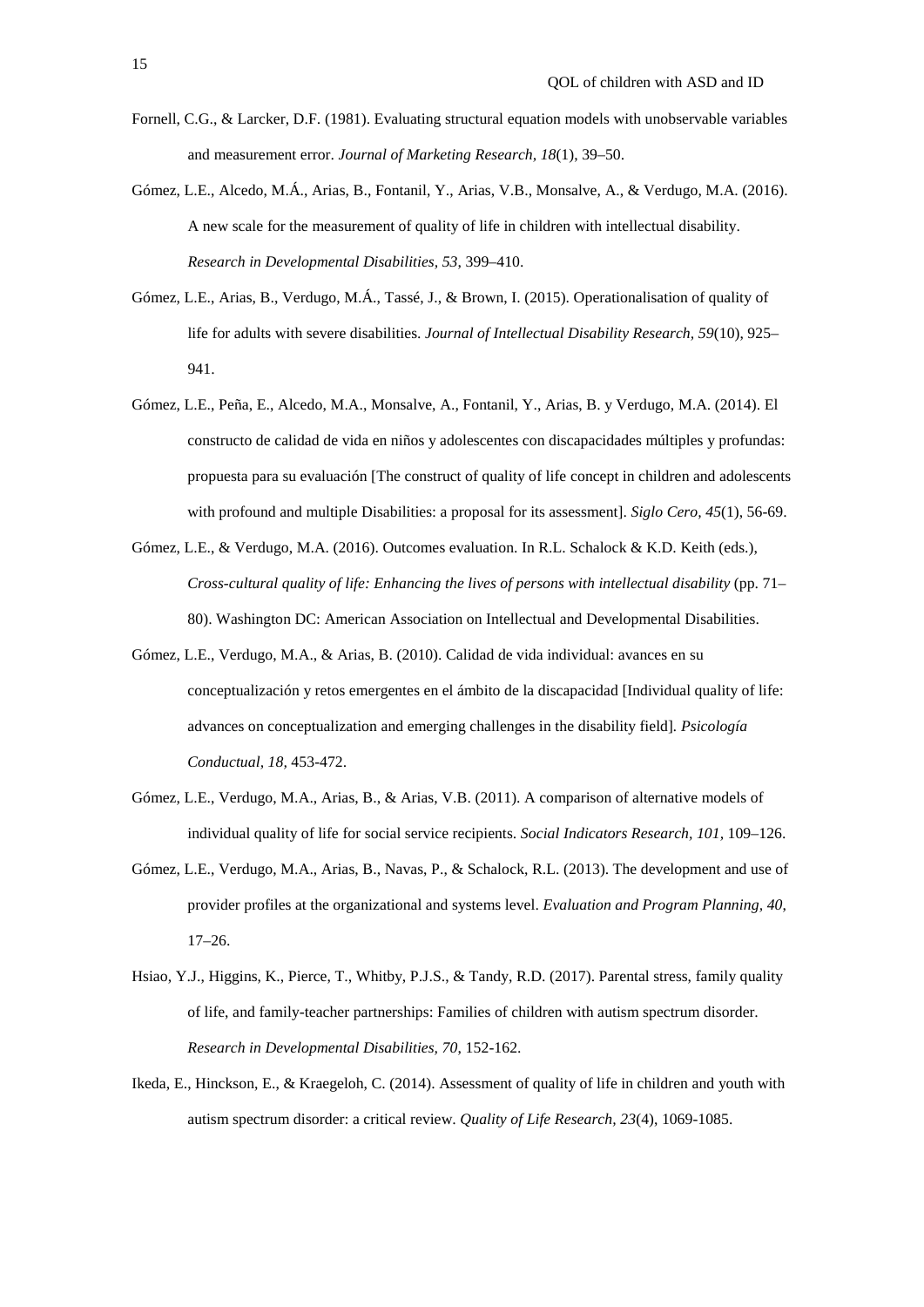- Ikeda, E., Krägeloh, C., Water, T., & Hinckson, E. A. (2016). An exploratory study of self-reported quality of life in children with autism spectrum disorder and intellectual disability. *Child Indicators Research, 9*, 133–153.
- Jenaro, C., Verdugo, M.A., Caballo, C, Balboni, G., Lachapelle, Y., Otrebski, W., & Schalock, R.L. (2005). Cross-cultural study of person-centered quality of life domains and indicators. *Journal of Intellectual Disability Research, 49*, 734–739.
- Knüppel, A., Jakobsen, H., Lauritsen, M. B., & Telléus, G. K. (2018). Psychometric properties of the INICO-FEAPS scale in a Danish sample with autism spectrum disorders. *Research in Developmental Disabilities, 75*, 11-21. doi: 10.1016/j.ridd.2018.01.013.
- Koch, A.D., Vogel, A., Becker, T., Salize, H.J., Voss, E., Werner, A., et al. (2015). Proxy and selfreported quality of life in adults with intellectual disabilities: Impact of psychiatric symptoms, problem behaviour, psychotropic medication and unmet needs. *Research in Developmental Disabilities,* 45-46*,* 136-46.
- Kuhlthau, K.A., McDonnell, E., Coury, D.L., Payakachat, N., & Macklin, E1. (2017). Associations of quality of life with health-related characteristics among children with autism. *Autism*. Epub ahead of print 1 July 2017. doi: 10.1177/1362361317704420.
- Lorenzo-Seva, U., & Ferrando, P.J. (2013). FACTOR 9.2 A Comprehensive Program for Fitting Exploratory and Semiconfirmatory Factor Analysis and IRT Models. *Applied Psychological Measurement, 37*(6), 497-498.
- Mansell, J., & Beadle-Brown, J. (2012). *Active Support: Enabling and Empowering People with Intellectual Disabilities.* London: Jessica Kingsley Publishers.
- McConachie, H., Parr, J.R., Glod, M., Hanratty, J., Livingstone, N., Oono, I.P., et al. (2015)*. Systematic review of tools to measure outcomes for young children with autism spectrum disorder*. Southampton: NIHR Journals Library.
- McConachie, H., Mason D, Parr JR, Garland, D., Wilson, C., & Rodgers, J. (2017). Enhancing the Validity of a Quality of Life Measure for Autistic People. *Journal of Autism and Developmental Disorders*, *48*(5), 1596-1611. doi: 10.1007/s10803-017-3402-z
- McVilly, K.R., Burton-Smith, R., & Davidson, J. (2000). Concurrence between subject and proxy ratings of quality of life for people with and without intellectual disability. *Journal of Intellectual and Developmental Disability, 25*, 19–39.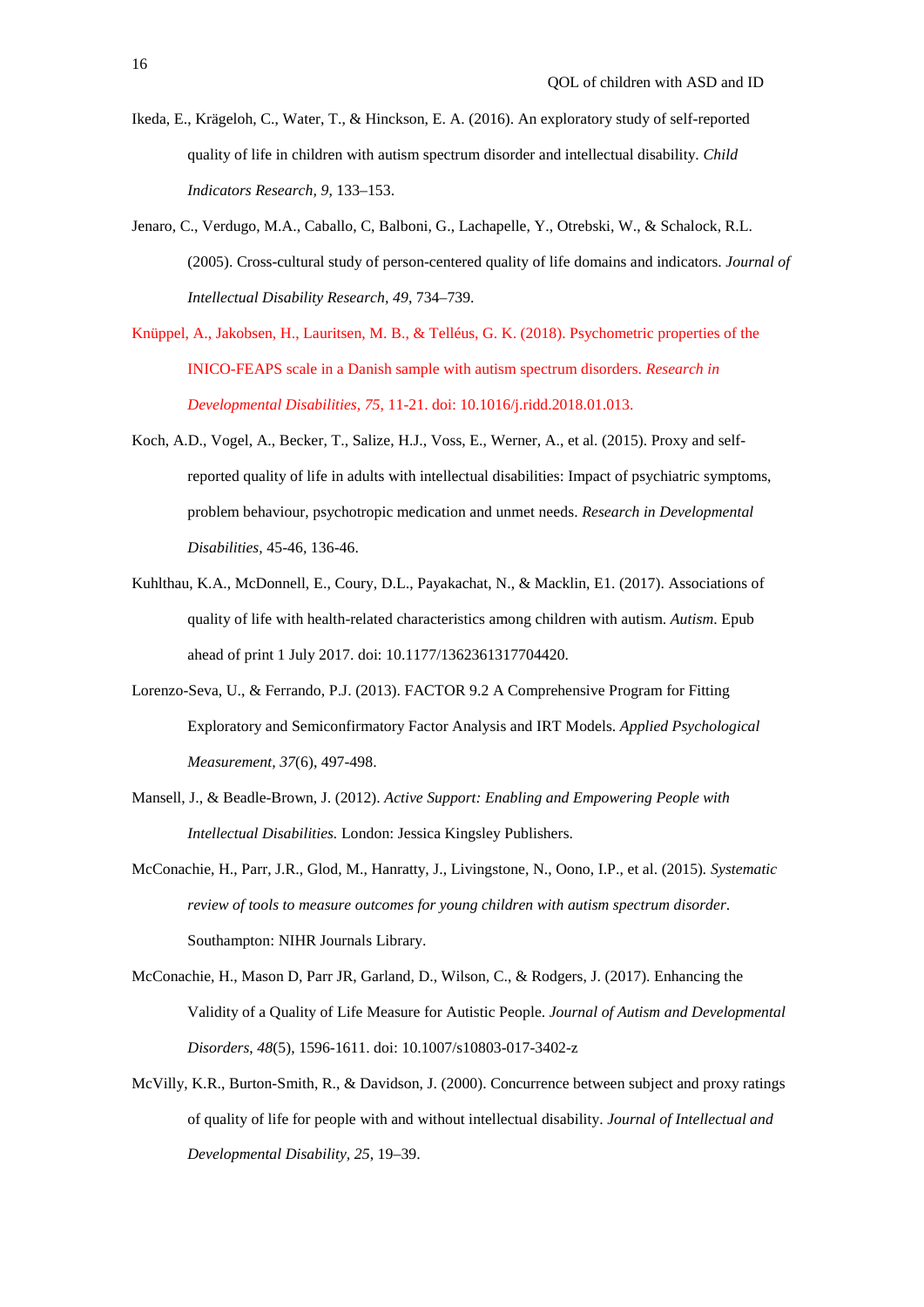- Morán, L., Gómez, L.E., & Alcedo, M.A. (2015). Relaciones interpersonales en niños y jóvenes con trastornos del espectro del autismo y discapacidad intelectual [Interpersonal relationships in children and adolescents with autism spectrum disorders and intellectual disability]. *Revista Española de Discapacidad, 3*, 77–91.
- Payakachat, N., Tilford, J.M., Kovacs, E., & Kuhlthau, K. (2012). Autism spectrum disorders: a review of measures for clinical, health services and cost–effectiveness applications. *Expert Review of Pharmacoeconomics & Outcomes Research, 12*(4). 485–503.
- Petry, K., Maes, B. & Vlaskamp, C. (2005). Domains of quality of life of people with profound multiple disabilities: the perspective of parents and direct support staff. *Journal of Applied Research in Intellectual Disabilities, 18,* 35–46.
- Potvin, M., Snider, L., Prelock, P.A., Wood-Dauphinee, S., & Kehayia, E. (2013). Health-related quality of life in children with high-functioning autism. *Autism,* 19(1), 14–19.
- Reinders, H.S., & Schalock, R.L. (2014). How organizations can enhance the quality of life of their clients and assess their results: The concept of QOL enhancement. *American Journal on Intellectual and Developmental Disabilities, 119*(4), 291-302.
- Rodríguez, A., Reise, S.P, & Haviland, M.G. (2016). Evaluating bifactor models: Calculating and interpreting statistical indices. *Psychological Methods, 21*, 137-150.
- Saldaña, D., Álvarez, R.M., Lobatón, S., Lopez, A.M., Moreno, M., & Rojano, M. (2009). Objective and subjective quality of life in adults with autism spectrum disorders in southern Spain. *Autism, 13*(3), 303-16.
- Schalock, R.L., & Keith, D. (2016). *Cross-cultural quality of life: Enhancing the lives of persons with intellectual disability*. Washington DC: American Association on Intellectual and Developmental Disabilities.
- Schalock, R.L., & Verdugo, M.A. (2002). *Quality of life for human service practitioners.* Washington DC: American Association on Mental Retardation.
- Schalock, R.L., & Verdugo, M.A. (2012). A conceptual and measurement framework to guide policy development and systems change. *Journal of Policy and Practice in Intellectual Disabilities, 7*, 71-81.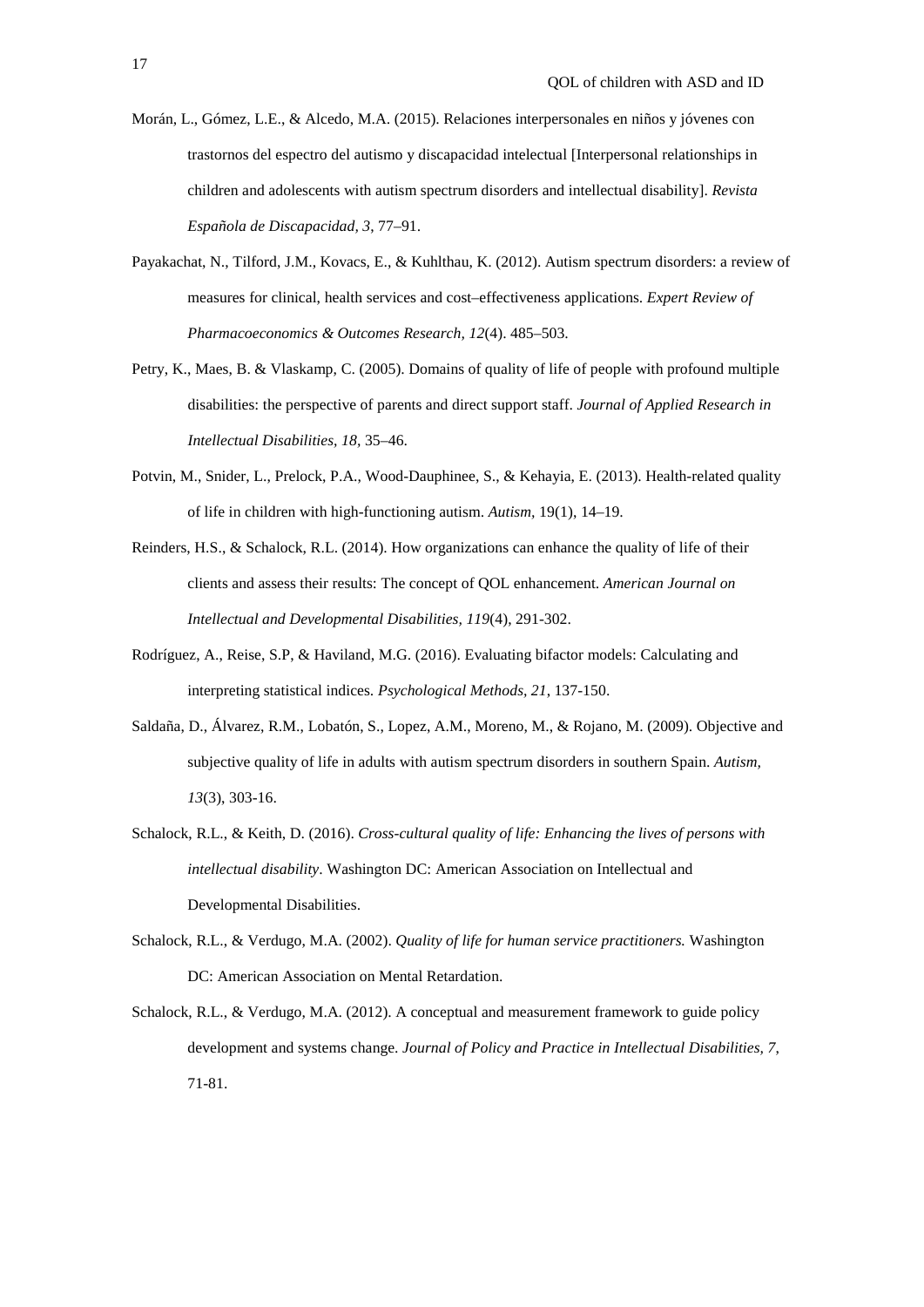- Schalock, R.L., Verdugo, M.A., & Gómez, L.E. (2011). Evidence-based practices in the field of intellectual and developmental disabilities: an international consensus approach. *Evaluation and Program Planning, 34*, 273–82.
- Sheldrick, R.C., Neger, E.N., Shipman, D., & Perrin, E.C. (2012). Quality of life of adolescents with autism spectrum disorders: concordance among adolescents' self-reports, parents' reports, and parents' proxy reports. *Quality of Life Research, 21*, 53–57.
- Shipman, D., Sheldrick, S., & Perrin, E.C. (2011). Quality of life of adolescents with autism spectrum disorders: Reliability and validity of self-reports. *Journal of Developmental and Behavioral Pediatrics, 32*, 85–89.
- Simões, C., & Santos, S. (2016). Comparing the quality of life of adults with and without intellectual disability. *Journal of Intellectual Disability Research, 60*(4), 378–388.
- Tavernor, L., Barron, E., Rodgers, J., & McConachie, H. (2013). Finding out what matters: validity of quality of life measurement in young people with ASD. *Child: care, health and development, 39*(4), 592–601.
- Timmerman, M.E., & Lorenzo-Seva, U. (2011). Dimensionality Assessment of Ordered Polytomous Items with Parallel Analysis. *Psychological Methods, 16*, 209-220.
- Van Hecke, N., Claes, C., Vanderplasschen, W., De Maeyer, J., De Witte, N., & Vandevelde, S. (2017). Conceptualisation and measurement of quality of life based on Schalock & Verdugo's model: a cross-disciplinary review of the literature. *Social Indicators Research, 137(1),* 335-351. doi: 10.1007/s11205-017-1596-2.
- van Heijst, B.F.C., & Geurts, H.M. (2015). Quality of life in autism across the lifespan: a meta-analysis. *Autism, 19*, 158–167.
- van Loon, J.H.M., Bonham, G.S., Peterson, D.D., Schalock, R.L., Claes, C., & Decramer, A.E. (2013). The use of evidence-based outcomes in systems and organizations providing services and supports to persons with intellectual disability. *Evaluation and Program Planning, 36*, 80–87.
- Wang, M., Schalock, R.L., Verdugo, M.A., & Jenaro, C. (2010). Examining the factor structure and hierarchical nature of the quality of life construct. *American Journal on Intellectual and Developmental Disabilities, 115*(3), 218-33.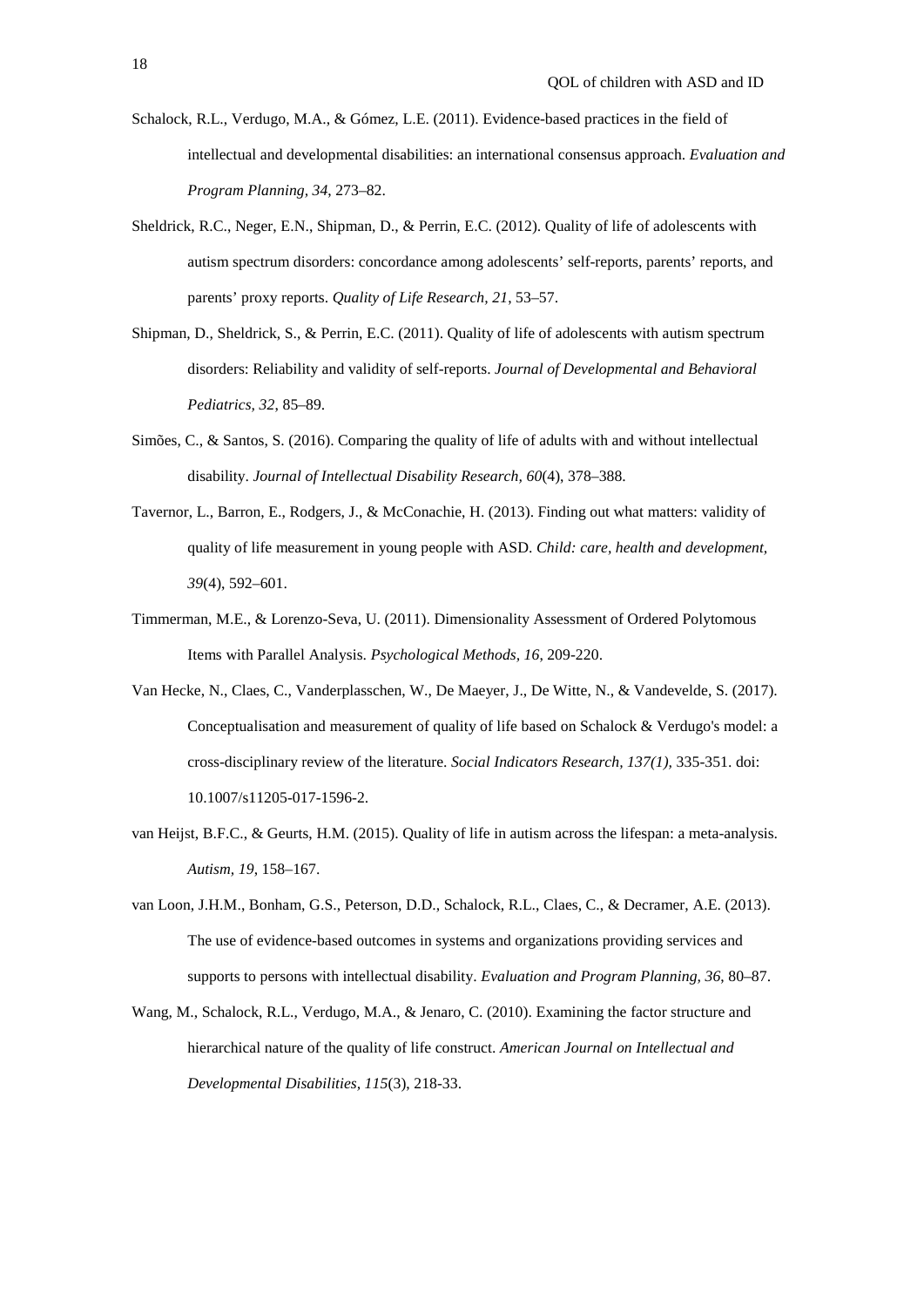- Waters, E., Davis, E., Ronen, G.M., Rosenbaum, P., Livingston, M., & Saigal, S. (2009). Quality of life instruments for children and adolescents with neurodisabilities: how to choose the appropriate instrument. *Developmental Medicine and Child Neurology, 51*, 660–669.
- White-Koning, M., Arnaud, C., Dickinson, H.O., Thyen, U., Beckung, E., Fauconnier, J., et al. (2007). Determinants of child-parent agreement in quality-of-life reports: a European study of children with cerebral palsy. *Pediatrics, 120*(4), 804–814.
- Zimmermann, F., & Endermann, M. (2008). Self-proxy agreement and correlates of health-related quality of life in young adults with epilepsy and mild intellectual disabilities. *Epilepsy & Behavior, 13*(1), 202-211.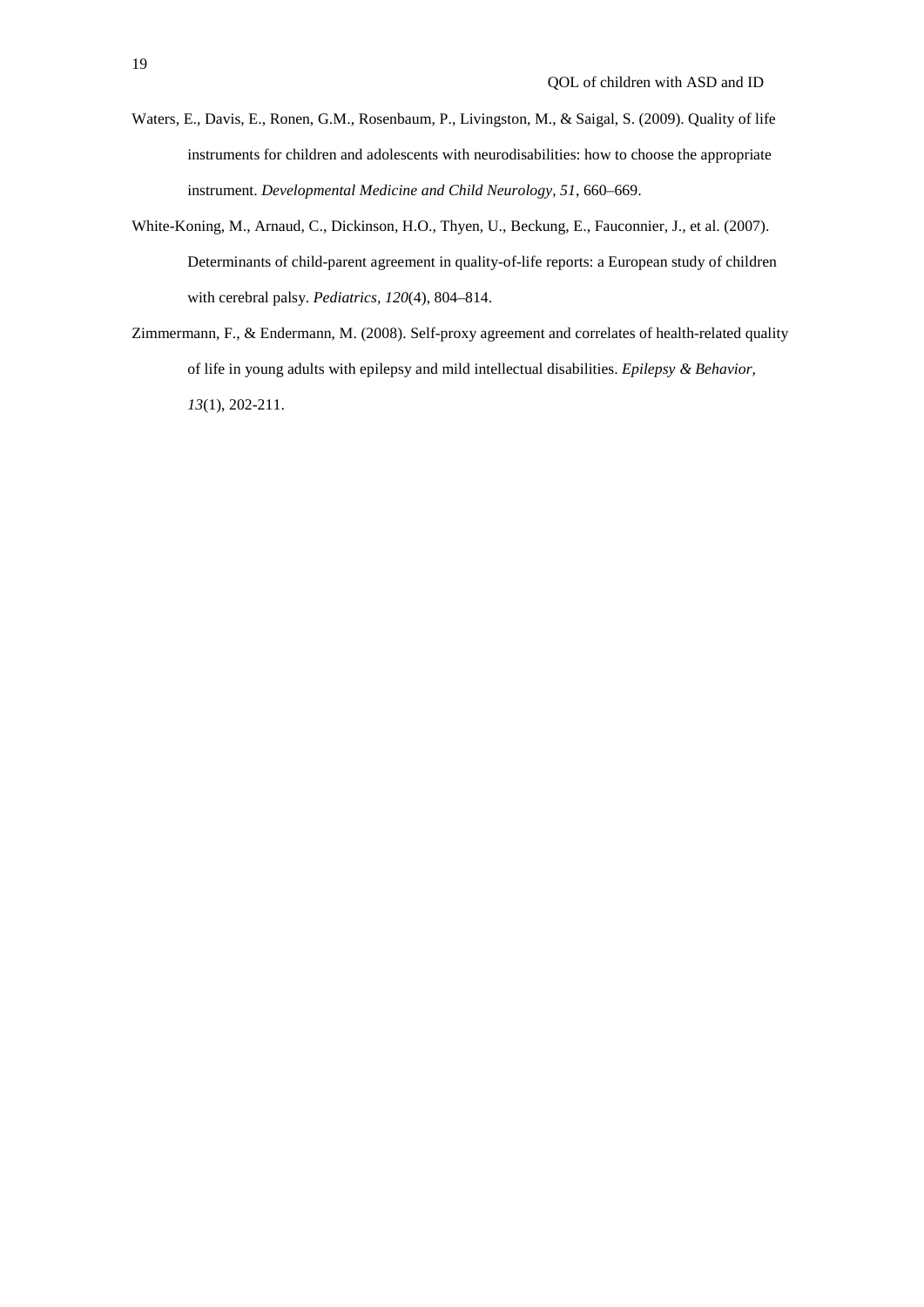Table 1. Internal consistency coefficients for the field-test version of the scale.

|                  | SI  | SD  | ЕW  | PW  | MW  | Rl  |     | IR  |
|------------------|-----|-----|-----|-----|-----|-----|-----|-----|
|                  |     |     |     |     |     |     |     |     |
| Cronbach's alpha | .88 | .87 | .85 | .80 | .83 | .78 | .91 | .88 |
| Ordinal alpha    | 90  | .90 | .83 | .88 | .91 | .89 | .94 | .92 |
| Ordinal theta    | .91 | .91 | .86 | .89 | .92 |     | .95 | .93 |
| $N$ items        |     | 20  | 20  | 20  | 20  | 20  | 20  | 20  |

SI: social inclusion; SD: self-determination; EW: emotional wellbeing; PW: physical wellbeing; MW: material wellbeing; RI: rights; PD: personal development; IR: interpersonal relationships.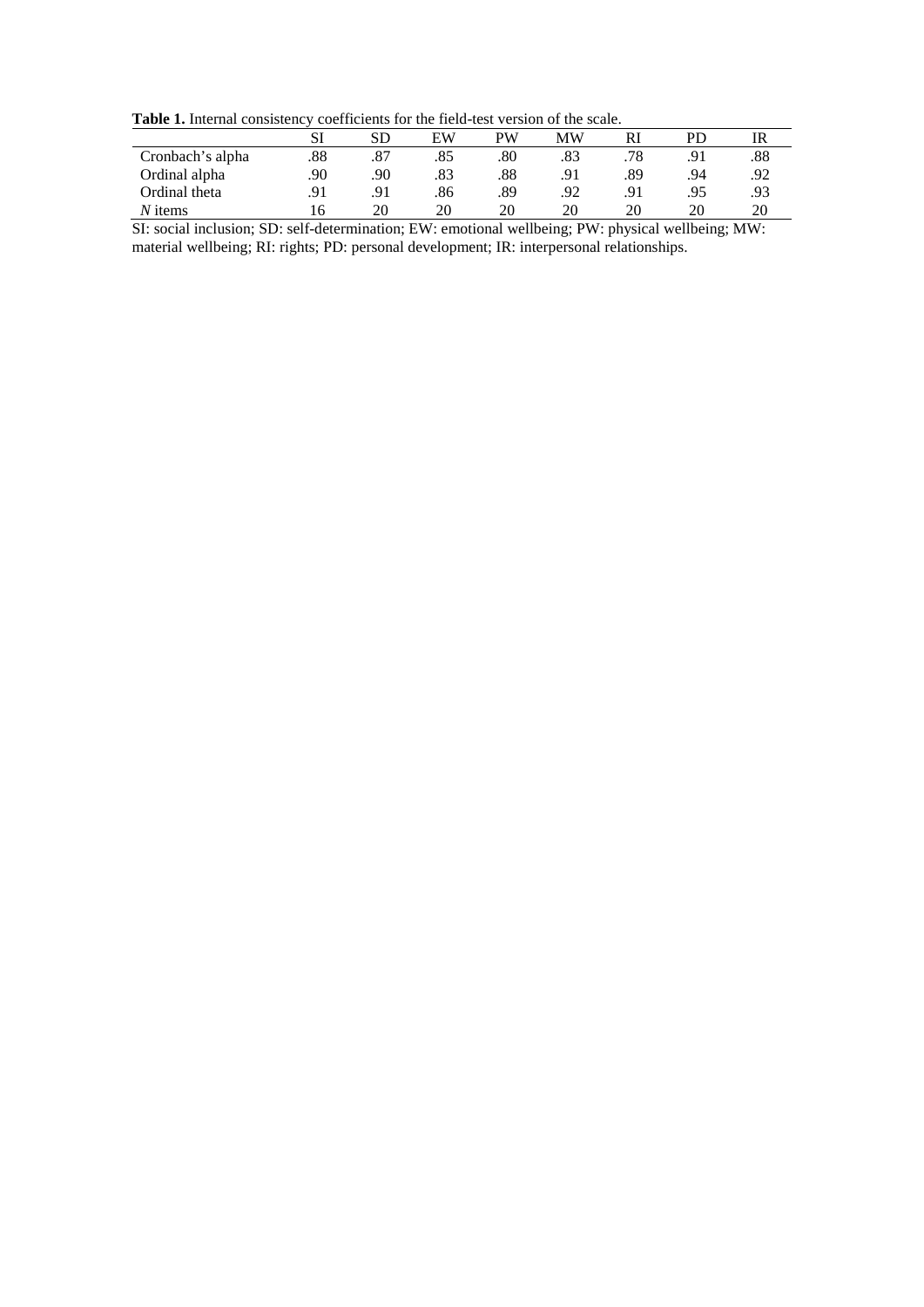|           |                                      | $2nd$ step<br>$3rd$ step<br>$1st$ step |             | $4th$ step                      | $\cal N$ |
|-----------|--------------------------------------|----------------------------------------|-------------|---------------------------------|----------|
|           | CHI < 0.300                          | M > 3                                  | smaller CHI | Content                         | items    |
| SI        | i03, i14                             | i11, i15                               |             |                                 | 4        |
| <b>SD</b> |                                      | i17, i25, i26, i28,<br>i31, i32, i34   | i29         |                                 | 8        |
| EW        | i37, i46                             | i38, i39, i42, i43,<br>145             |             | i52                             | 8        |
| <b>PW</b> | i69, i76                             | i59, i65, i68, i70,<br>i75             |             | i61                             | 8        |
| <b>MW</b> |                                      | i77, i78, i84, i85,<br>i95, i96        |             | i80, i87                        | 8        |
| RI        | i99, i100, i108,<br>i110, i111, i113 | i102                                   |             | i101                            | 8        |
| <b>PD</b> | i131                                 | i120, i130                             |             | i126, i128, i129,<br>i132, i135 | 8        |
| IR        |                                      | i143, i144, i145,<br>i149              |             | i137, i138, i152,<br>i156       | 8        |
| $N$ items | 13                                   | 32                                     | 1           | 14                              | 60       |

**Table 2.** Eliminated items in the final version of the scale.

SI: social inclusion; SD: self-determination; EW: emotional wellbeing; PW: physical wellbeing; MW: material wellbeing; RI: rights; PD: personal development; IR: interpersonal relationships.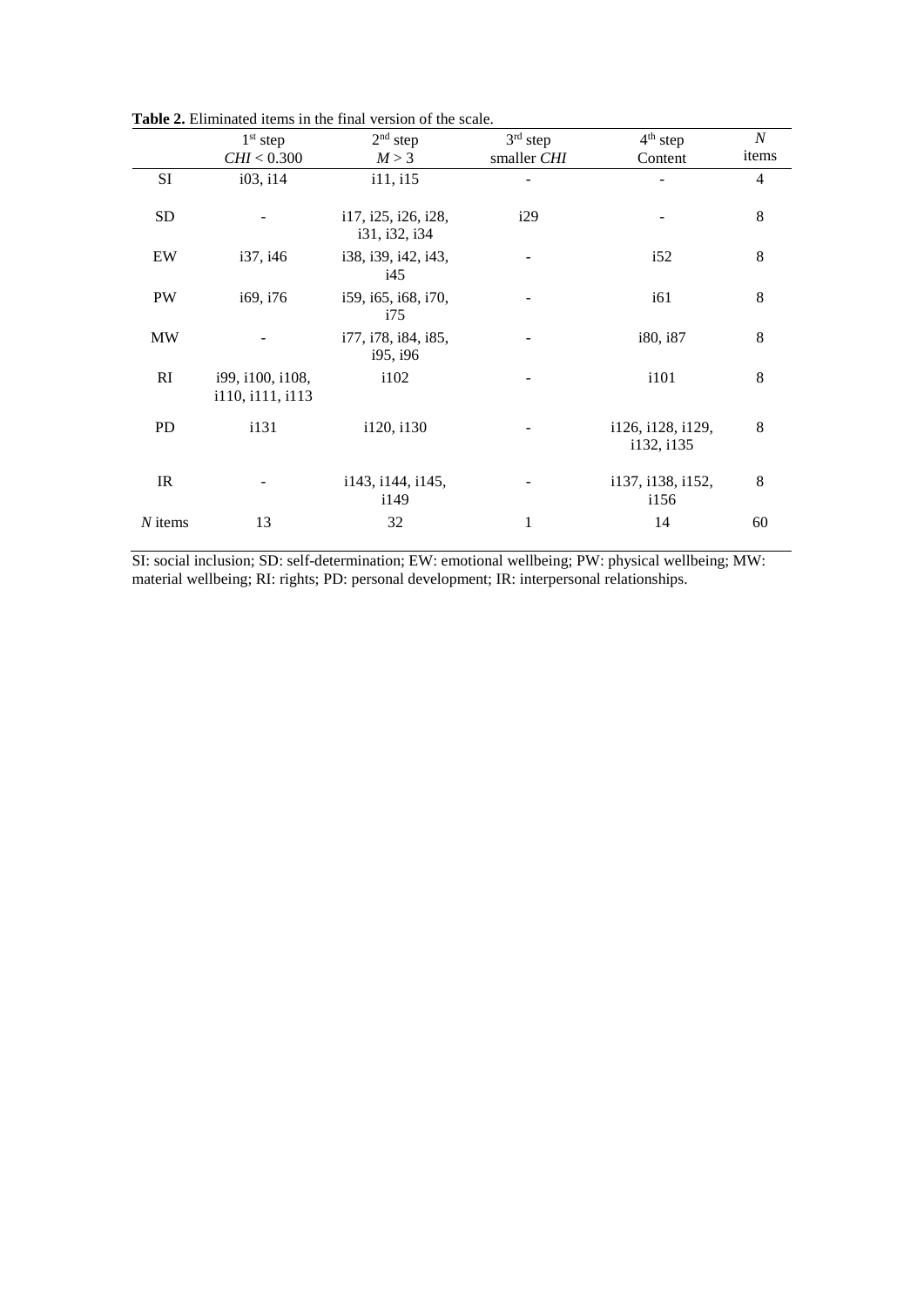**Table 3.** Comparison of Cronbach's alphas for the field-test version and the final version of the scale.

|                                      |                          | SI             | <b>SD</b> | EW       | PW     | <b>MW</b> | RI     | <b>PD</b> | IR     |
|--------------------------------------|--------------------------|----------------|-----------|----------|--------|-----------|--------|-----------|--------|
|                                      |                          |                |           |          |        |           |        |           |        |
|                                      | Field-test version       | .88            | .87       | .85      | .80    | .83       | .78    | .91       | .88    |
| Cronbach's<br>alpha                  | Final version            | .88            | .83       | .79      | .74    | .75       | .79    | .88       | .84    |
|                                      | Difference               | $\overline{0}$ | $-.04$    | $-.06$   | $-.06$ | $-.08$    | $+.01$ | $-.03$    | $-.04$ |
|                                      |                          |                |           |          |        |           |        |           |        |
|                                      | Field-test version       | .90            | .90       | .83      | .88    | .91       | .89    | .94       | .92    |
|                                      |                          |                |           |          |        |           |        |           |        |
|                                      | Final version            | .90            | .87       | .85      | .82    | .85       | .88    | .92       | .88    |
|                                      |                          |                |           |          |        |           |        |           |        |
|                                      |                          |                |           |          |        |           |        |           | $-.04$ |
|                                      |                          |                |           |          |        |           |        |           |        |
|                                      | Field-test version       | .91            | .91       | .86      | .89    | .92       | .91    | .95       | .93    |
|                                      |                          |                |           |          |        |           |        |           |        |
|                                      | Final version            | .91            | .88       | .86      | .83    | .86       | .89    | .93       | .89    |
|                                      |                          |                |           |          |        |           |        |           |        |
|                                      |                          | $\Omega$       | $-.03$    | $\Omega$ | $-.06$ | $-.06$    | $-.02$ | $-.02$    | $-.04$ |
| Ordinal<br>alpha<br>Ordinal<br>theta | Difference<br>Difference | $\Omega$       | $-.03$    | $+.02$   | $-.05$ | $-.06$    | $-.01$ | $-.02$    |        |

SI: social inclusion; SD: self-determination; EW: emotional wellbeing; PW: physical wellbeing; MW: material wellbeing; RI: rights; PD: personal development; IR: interpersonal relationships.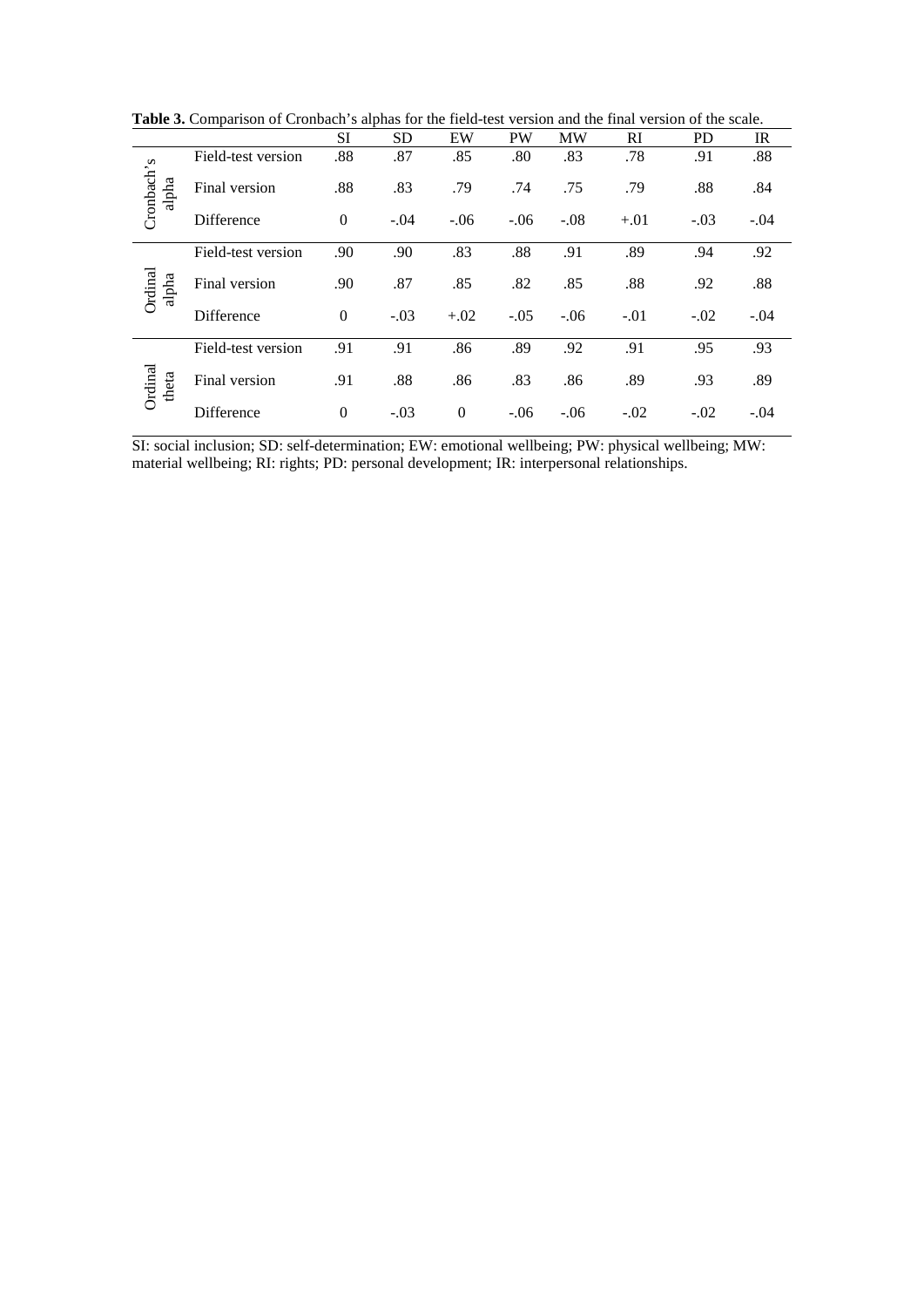| <b>L'AUR 7.</b> COMPOSITIONS OF | aiccio.<br>Parcel 1 | Parcel 2          | Parcel <sub>3</sub>  |
|---------------------------------|---------------------|-------------------|----------------------|
| Social inclusion                | i16(1.24)           | i06(.72)          | $i01$ ( $-.00$ )     |
|                                 | $i02$ ( $-.34$ )    | $i10(-.01)$       | i05(.22)             |
|                                 | $i08(-.40)$         | i13(.32)          | i12(.42)             |
|                                 | $i04$ ( $-15$ )     | $i07$ ( $-19$ )   | i07(.31)             |
| Self-determination              | i30(1.57)           | i27 (.96)         | $i18(-.14)$          |
|                                 | $i23(-.30)$         | $i22(-.15)$       | i19 <sub>(.09)</sub> |
|                                 | i33 (.49)           | i36(.13)          | i21(.07)             |
|                                 | $i20(-.07)$         | $i35(-.02)$       | i24(.93)             |
| Emotional wellbeing             | $i55(-.13)$         | $i49$ ( $-39$ )   | $i44$ (-.42)         |
|                                 | $i47$ ( $-1.35$ )   | $i48(-1.10)$      | $i51$ ( $-84$ )      |
|                                 | $i40$ ( $-66$ )     | $i50(-.67)$       | $i53(-.69)$          |
|                                 | $i54$ ( $-1.03$ )   | i41 (-.96         | $i56(-1.05)$         |
| Physical wellbeing              | $i57$ (-.95)        | $i71$ (-.185)     | $i60(-1.21)$         |
|                                 | $i64$ ( $-0.58$ )   | $i66 (-.92)$      | $i62 (-1.15)$        |
|                                 | $i74$ (-1.79)       | $i67$ (-1.70)     | $i72$ ( $-28$ )      |
|                                 | $i58(-1.33)$        | $i63$ (-1.28)     | $i73(-1.36)$         |
| Material wellbeing              | i90(.20)            | $i81(-1.60)$      | $i89(-1.11)$         |
|                                 | $i83(-1.01)$        | $i88 (-.60)$      | $i82(-1.24)$         |
|                                 | $i79(-1.72)$        | $i89(-1.11)$      | $i94 (-1.26)$        |
|                                 | $i86(-1.51)$        | i93 (-1.34)       | $i93(-1.34)$         |
| Rights                          | $i97(-1.34)$        | i98 (.58)         | $i104$ (-2.01)       |
|                                 | i114 (.172)         | $i116(-.09)$      | $i105(-1.31)$        |
|                                 | $i112(-3.11)$       | $i106(-2.17)$     | i109 (.31)           |
|                                 | $i103(-1.94)$       | $i107(-1.69)$     | $i115(-.74)$         |
| Personal development            | $i121 (-.30)$       | $i124$ (-.39)     | $i117(-.80)$         |
|                                 | $i134 (-.57)$       | $i118(-.58)$      | $i119(-.64)$         |
|                                 | $i127(-1.16)$       | $i136(-1.08)$     | $i122$ ( $-52$ )     |
|                                 | $i125(-.75)$        | $i123$ ( $-73$ )  | $i133(-.66)$         |
| Interpersonal relationships     | i141(.26)           | i140(.25)         | $i139(-.53)$         |
|                                 | $i154$ ( $-37$ )    | $i153$ (-.44)     | $i142$ (-.49)        |
|                                 | $i151 (-.96)$       | i147 (-.89)       | i146 (-.80)          |
|                                 | i148 (-.79)         | $i155$ ( $-.58$ ) | i150(.13)            |
|                                 |                     |                   |                      |

**Table 4.** Compositions of parcels.

Asymmetry values are between parentheses.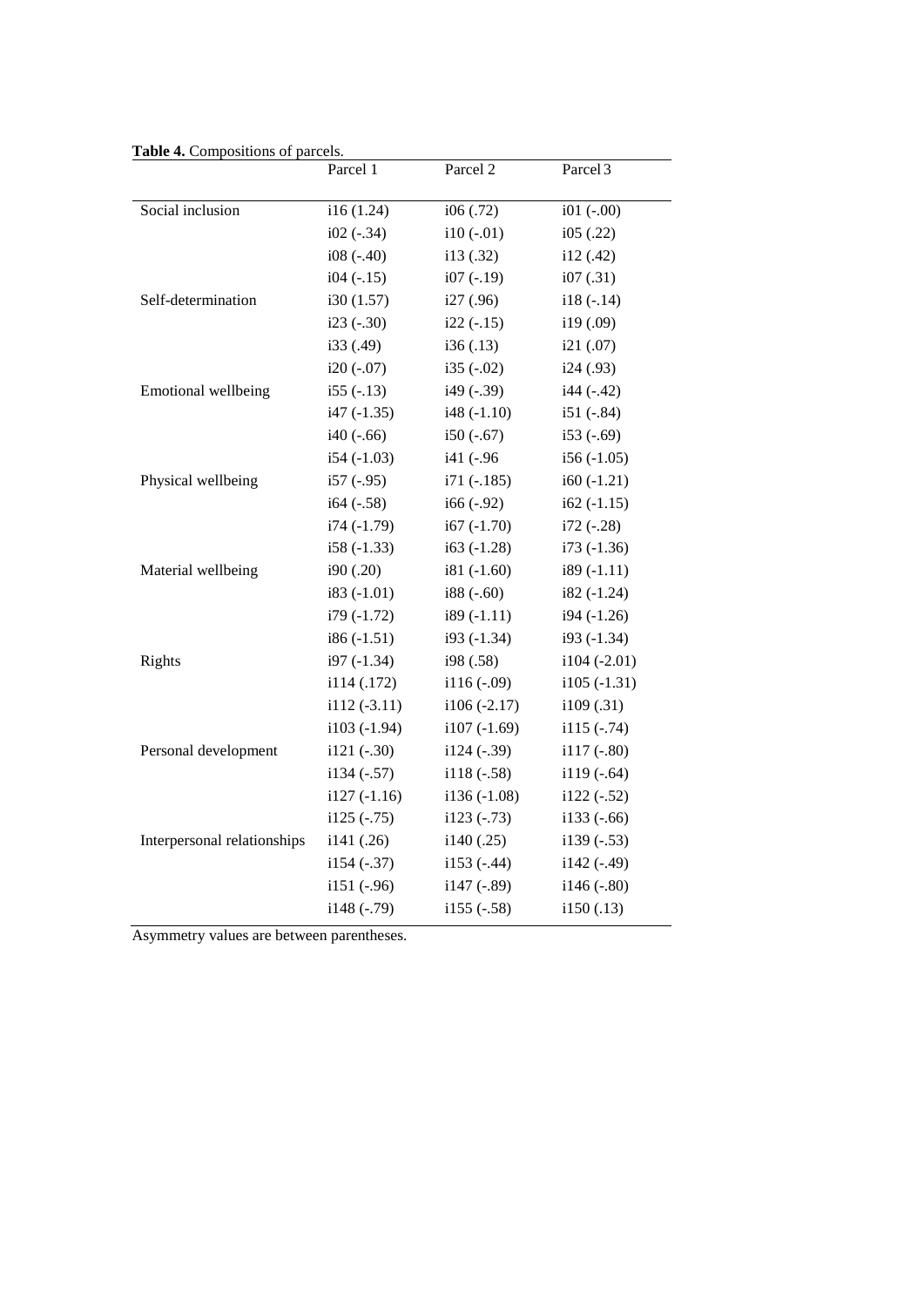| Factor                            | Parcel      | <b>ECV</b> | <b>MIREAL</b> | Real data<br>% of<br>variance<br>for<br>variable 1 | Real data<br>$%$ of<br>variance<br>for<br>variable 2 | Mean of<br>random %<br>of<br>variance<br>for<br>variable 1 | Mean of<br>random %<br>of<br>variance<br>for<br>variable 2 | Advised<br>number of<br>dimensions |
|-----------------------------------|-------------|------------|---------------|----------------------------------------------------|------------------------------------------------------|------------------------------------------------------------|------------------------------------------------------------|------------------------------------|
| SI                                | $si_p1$     | .853       | .226          | 86,6                                               | 13,4                                                 | 67,5                                                       | 32,0                                                       | $\,1$                              |
|                                   | $si_p2$     | .858       | .236          | 82,6                                               | 17,4                                                 | 67,0                                                       | 32,4                                                       | $\mathbf{1}$                       |
|                                   | $si_p3$     | .866       | .248          | 87,6                                               | 12,4                                                 | 68,0                                                       | 31,4                                                       | $\,1$                              |
| <b>SD</b>                         | $sd$ _p $1$ | .712       | .299          | 71,4                                               | 28,6                                                 | 66,8                                                       | 32,7                                                       | $\,1$                              |
|                                   | $sd_p2$     | .767       | .312          | 75,0                                               | 25,0                                                 | 66,7                                                       | 32,6                                                       | $\,1$                              |
|                                   | $sd$ _p3    | .763       | .278          | 77,3                                               | 22,7                                                 | 67,3                                                       | 32,1                                                       | $\,1$                              |
| $\mathbf{EW}$                     | $ew_p1$     | .731       | .259          | 77,5                                               | 22,5                                                 | 68,1                                                       | 31,3                                                       | $\mathbf{1}$                       |
|                                   | $ew_p2$     | .751       | .280          | 80,1                                               | 19,9                                                 | 67,3                                                       | 32,0                                                       | $\mathbf{1}$                       |
|                                   | $ew_p3$     | .846       | .227          | 97,9                                               | 2,1                                                  | 67,8                                                       | 31,5                                                       | $\mathbf{1}$                       |
| PW                                | $pw_p1$     | .896       | .188          | 88,6                                               | 11,4                                                 | 67,4                                                       | 31,9                                                       | $\mathbf{1}$                       |
|                                   | $pw_p2$     | .776       | .274          | 78,5                                               | 21,5                                                 | 65,9                                                       | 33,3                                                       | $\,1$                              |
|                                   | $pw_p3$     | .741       | .337          | 76,8                                               | 23,2                                                 | 66,7                                                       | 32,4                                                       | $\mathbf{1}$                       |
| $\text{MW}{}$                     | $mw_p1$     | .814       | .197          | 77,4                                               | 22,6                                                 | 67,2                                                       | 32,3                                                       | $\,1$                              |
|                                   | $mw_p2$     | .728       | .360          | 67,7                                               | 25,2                                                 | 66,7                                                       | 32,4                                                       | $\,1$                              |
|                                   | $mw_p3$     | .787       | .251          | 71,9                                               | 28,1                                                 | 68,5                                                       | 30,9                                                       | $\,1$                              |
| $\mathbf{R}\mathbf{I}$            | $ri$ $pl$   | .806       | .283          | 85,4                                               | 14,6                                                 | 66,6                                                       | 32,6                                                       | $\,1$                              |
|                                   | $ri_p2$     | .776       | .308          | 77,8                                               | 22,2                                                 | 67,4                                                       | 31,9                                                       | $\mathbf{1}$                       |
|                                   | $ri_p3$     | .781       | .302          | 82,3                                               | 17,7                                                 | 67,7                                                       | 31,7                                                       | $\mathbf{1}$                       |
| PD                                | $pd_p1$     | .859       | .204          | 83,8                                               | 16,2                                                 | 68,4                                                       | 31,0                                                       | $\mathbf{1}$                       |
|                                   | $pd_p2$     | .872       | .244          | 87,5                                               | 12,5                                                 | 67,6                                                       | 31,8                                                       | $\mathbf{1}$                       |
|                                   | $pd_p3$     | .801       | .310          | 80,1                                               | 19,9                                                 | 67,8                                                       | 31,6                                                       | $\mathbf{1}$                       |
| $\ensuremath{\mathsf{IR}}\xspace$ | $ir_p1$     | .735       | .348          | 70,0                                               | 30,0                                                 | 66,3                                                       | 33,1                                                       | $\mathbf{1}$                       |
|                                   | $ir_p2$     | .871       | .210          | 87,2                                               | 12,8                                                 | 66,9                                                       | 32,4                                                       | $\,1$                              |
|                                   | $ir_p3$     | .851       | .235          | 88,0                                               | 12,0                                                 | 67,8                                                       | 31,6                                                       | $\mathbf{1}$                       |

**Table 5.** Parcels' unidimensionality.

SI: social inclusion; SD: self-determination; EW: emotional wellbeing; PW: physical wellbeing; MW: material wellbeing; RI: rights; PD: personal development; IR: interpersonal relationships; ECV: Explained Common Variance; MIREAL: Mean of Item Residual Absolute Loadings.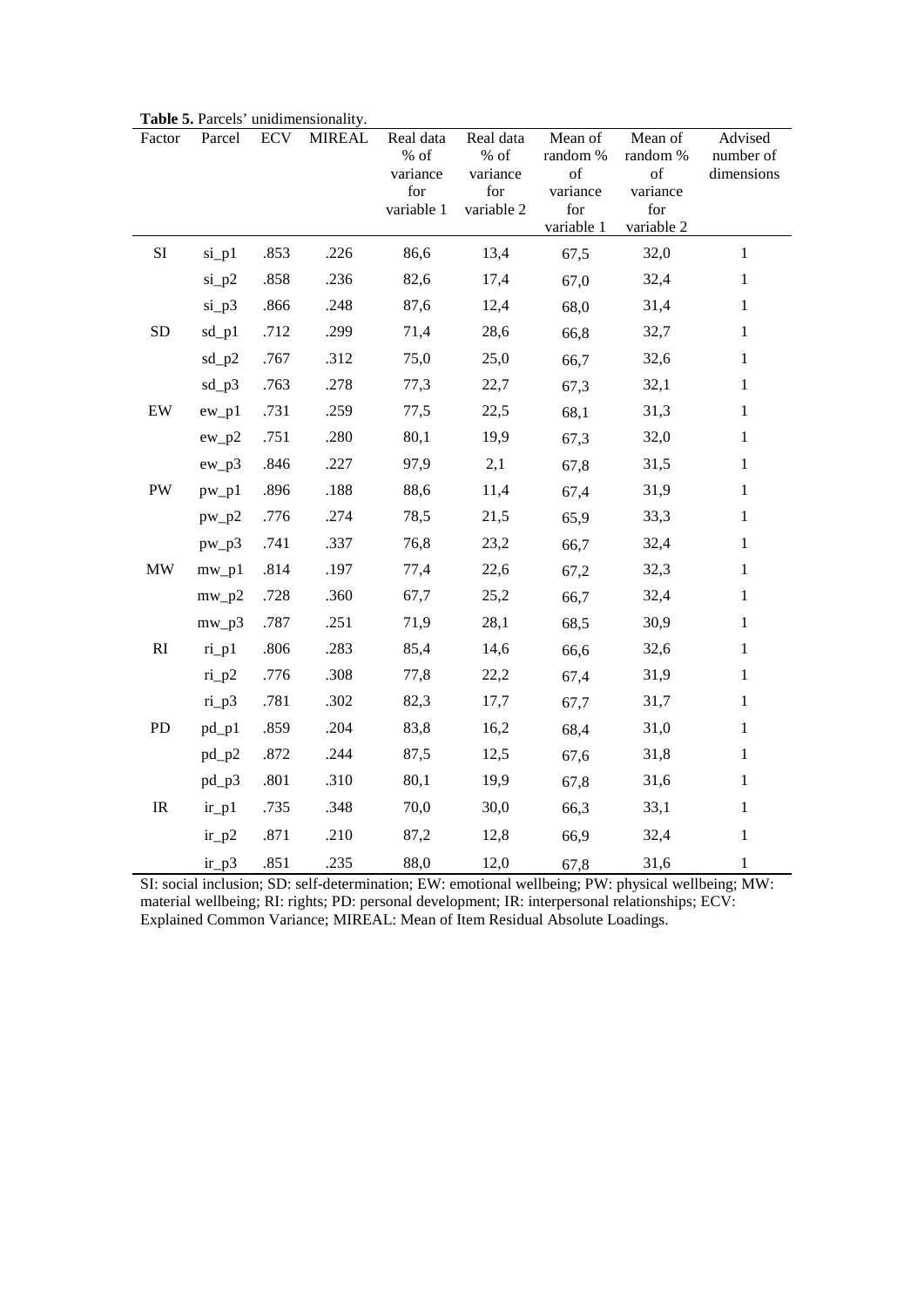**Table 6.** Standardized factorial loadings for the eight-domain confirmatory model.

| Model                                     | FP  | RMSEA (CI)               | CFI. | - TLI | AIC-                  | BIC -                       | ABIC  |
|-------------------------------------------|-----|--------------------------|------|-------|-----------------------|-----------------------------|-------|
| M1 (one-dimensional)                      | 72  | $.127$ $(.122-.132)$     |      |       |                       | .678 .648 41119 41409 41181 |       |
| M <sub>2</sub> (eight correlated factors) | 100 | $.050$ $(.043$ - $.056)$ |      |       | .956 .946 39502       | 39906 39588                 |       |
| M <sub>3</sub> (second order factors)     | 80  | $.055$ $(.049-061)$      |      |       | .941 .933 39578 39901 |                             | 39647 |

FP: Free parameters from the base-line model; RMSEA: Root mean square error of approximation; CI: confidence interval; CFI: Comparative fit index; TLI: Tucker-Lewis index; AIC: Akaike information criterion; BIC: Bayesian information criterion; ABIC: Sample-size adjusted BIC.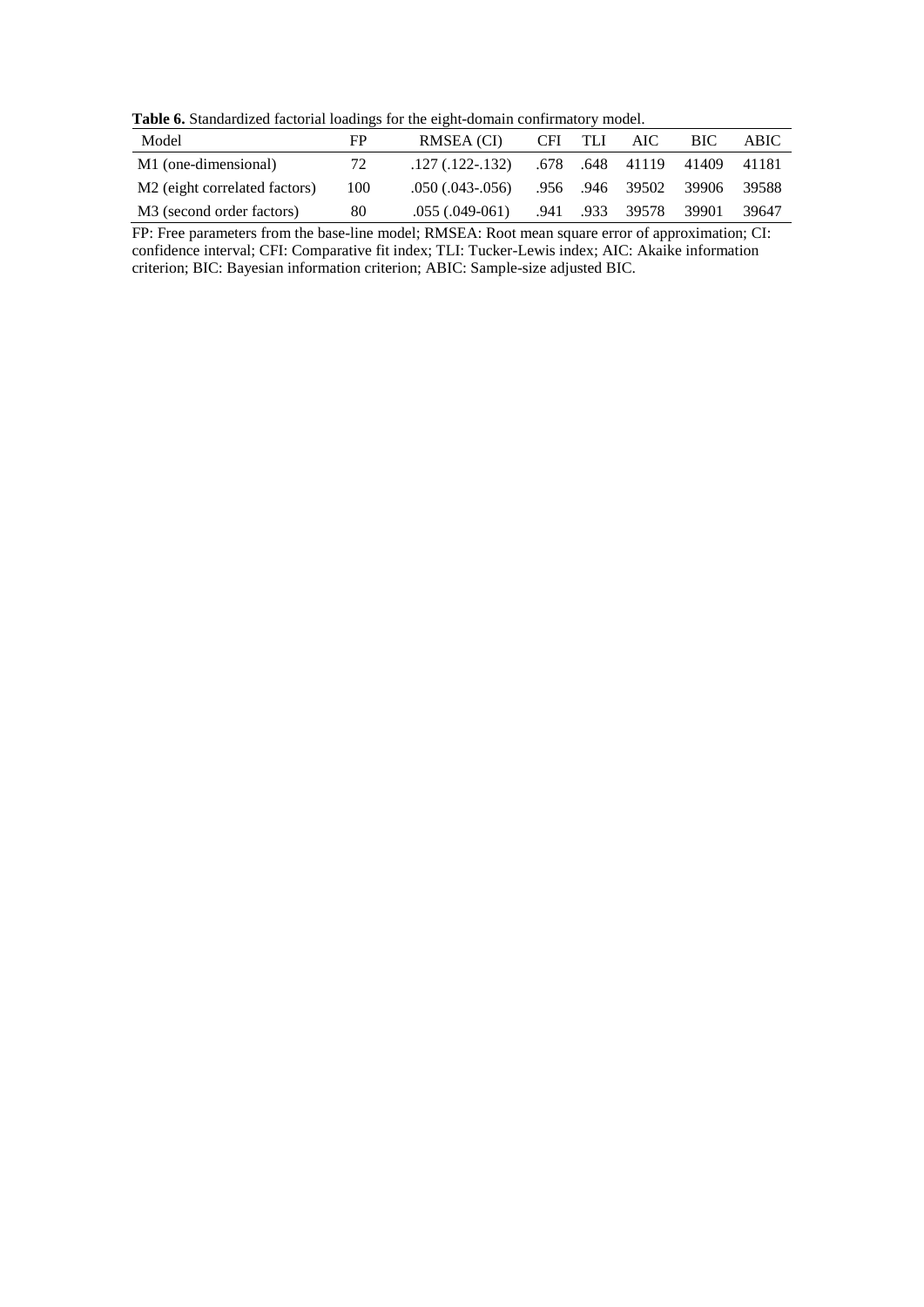**Table 7.** Standardized factorial loadings for the eight-domain confirmatory model.

|            | SI   | SD   | EW   | <b>PW</b> | <b>MW</b> | RI   | <b>PD</b> | IR   |
|------------|------|------|------|-----------|-----------|------|-----------|------|
| Parcel 1   | .785 | .834 | .770 | .668      | .718      | .838 | .791      | .852 |
| Parcel 2   | .874 | .809 | .786 | .817      | .755      | .762 | .906      | .818 |
| Parcel 3   | .818 | .831 | .797 | .615      | .716      | .748 | .900      | .816 |
| <b>AVE</b> | .68  | .68  | .62  | .50       | .53       | .61  | .75       | .69  |
| Omega      | .87  | .86  | .83  | .74       | .77       | .83  | .90       | .87  |

AVE: Average Variance Extracted; SI: social inclusion; SD: self-determination; EW: emotional wellbeing; PW: physical wellbeing; MW: material wellbeing; RI: rights; PD: personal development; IR: interpersonal relationships.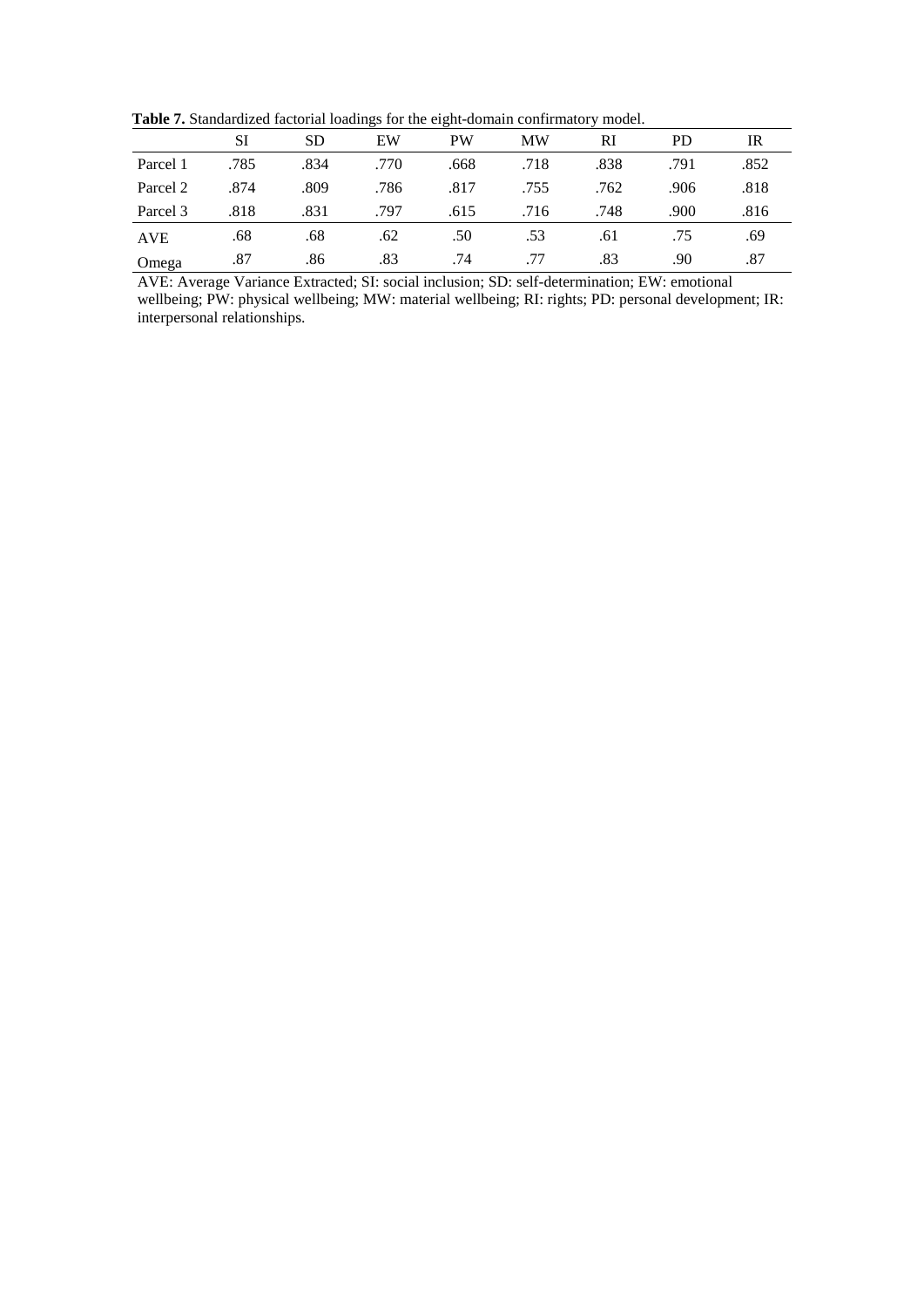|            | SI  | <b>SD</b> | EW  | <b>PW</b> | MW  | <b>RI</b> | <b>PD</b> | IR  |
|------------|-----|-----------|-----|-----------|-----|-----------|-----------|-----|
| SI         | .82 |           |     |           |     |           |           |     |
| ${\rm SD}$ | .52 | .82       |     |           |     |           |           |     |
| EW         | .36 | .55       | .78 |           |     |           |           |     |
| <b>PW</b>  | .35 | .35       | .56 | .70       |     |           |           |     |
| <b>MW</b>  | .38 | .53       | .66 | .70       | .72 |           |           |     |
| RI         | .50 | .53       | .61 | .51       | .72 | .78       |           |     |
| <b>PD</b>  | .44 | .52       | .72 | .53       | .67 | .68       | .86       |     |
| IR         | .55 | .64       | .68 | .49       | .68 | .75       | .78       | .82 |

**Table 8.** Correlations between the eight domains.

Squares of the AVE are on the diagonal (in bold), the inter-factor correlations are out of the diagonal. SI: social inclusion; SD: self-determination; EW: emotional wellbeing; PW: physical wellbeing; MW: material wellbeing; RI: rights; PD: personal development; IR: interpersonal relationships.